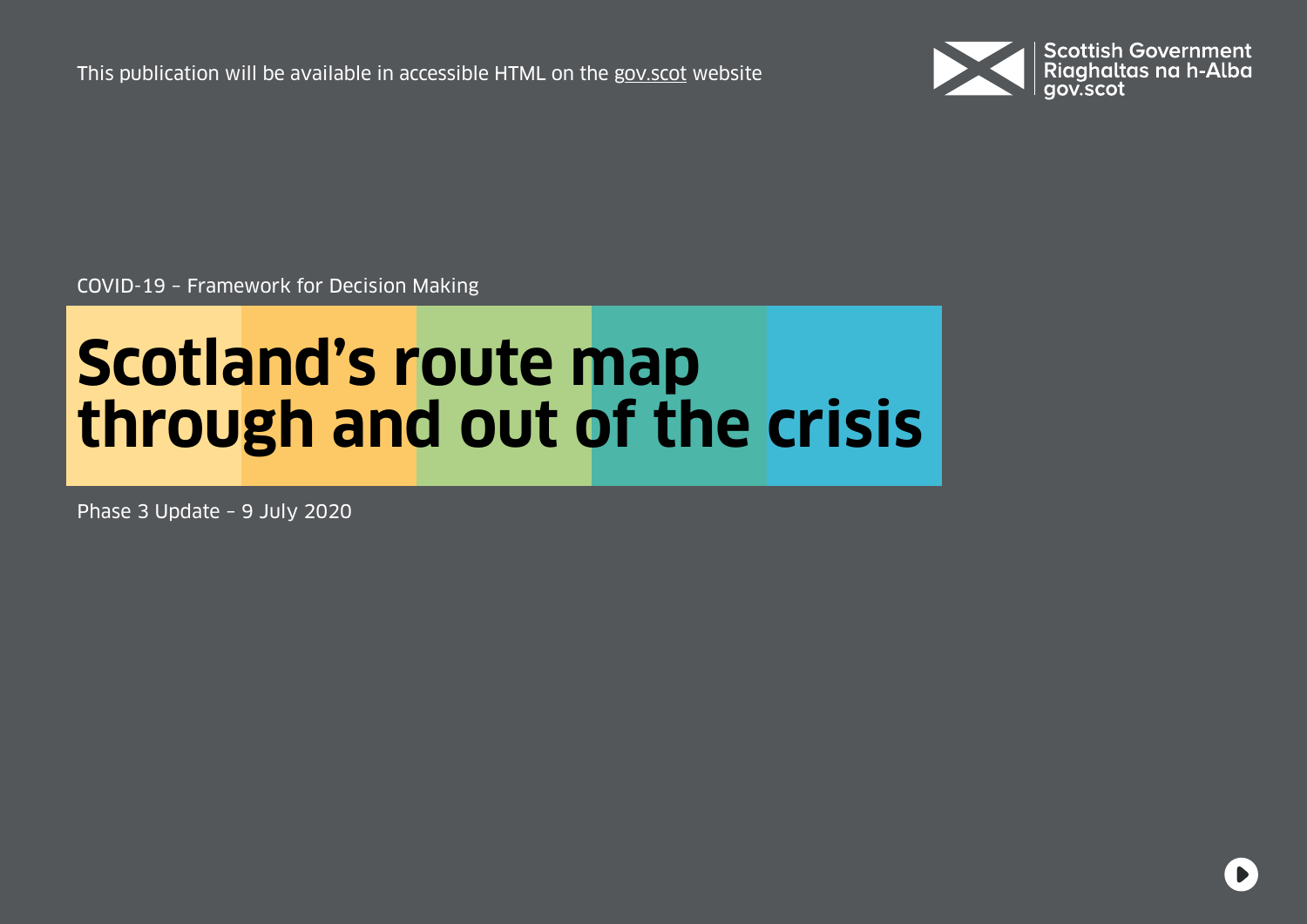### Introduction

- <span id="page-1-0"></span>Introduction
- **••** [Route map](#page-5-0)
- •• [Outline the key dates](#page-15-0)

We've come a long way since we published the Route Map back in May. Since then we have carefully changed the lockdown measures following the Route Map phases. Our decisions have been informed by the evidence on our progress in suppressing the epidemic and by our increasing understanding of how the virus spreads and how we can best respond. This careful, evidence-based approach has allowed us to gradually resume a range of key activities. It has helped to alleviate some of the broader harms of the crisis while continuing to suppress the virus to the much reduced levels we see today.

As we move into Phase 3, it's important that we all recognise that the virus has not gone away. As we have seen in other parts of the world, when given the chance, it can re-establish itself quickly. No matter how carefully we open up, it is likely that the virus will find potential opportunities to spread. Our collective actions to prevent that happening, like wearing face coverings in enclosed spaces and following FACTS, remain essential.

#### **A staged approach to Phase 3**

Progression through the phases of the Route Map depends on meeting a range of criteria including conditions set by the World Health Organisation – to ensure that we do not further ease restrictions unless it is safe to do so. The substantial progress that we have collectively made in Scotland, by following the relevant rules and guidance, has enabled us to meet the conditions to progress to Phase 3.

As in Phase 2, we are introducing the changes over Phase 3 in stages. It is important to recognise that some important restrictions and public health measures will remain in place throughout Phase 3 to help to keep us safe, protect others and save lives. It will not, and should not, feel like a return to normal life yet. An updated Route Map table setting out the changes that will take place is set out below. Our continued, positive progress has allowed us to move slightly faster in making several changes – with necessary mitigations being put in place. A number of Phase 3 changes continue to be held back for the time being, with dates to be confirmed later in the phase. We understand the disappointment that this may cause and remain determined to ease restrictions as soon as it is safe to do so.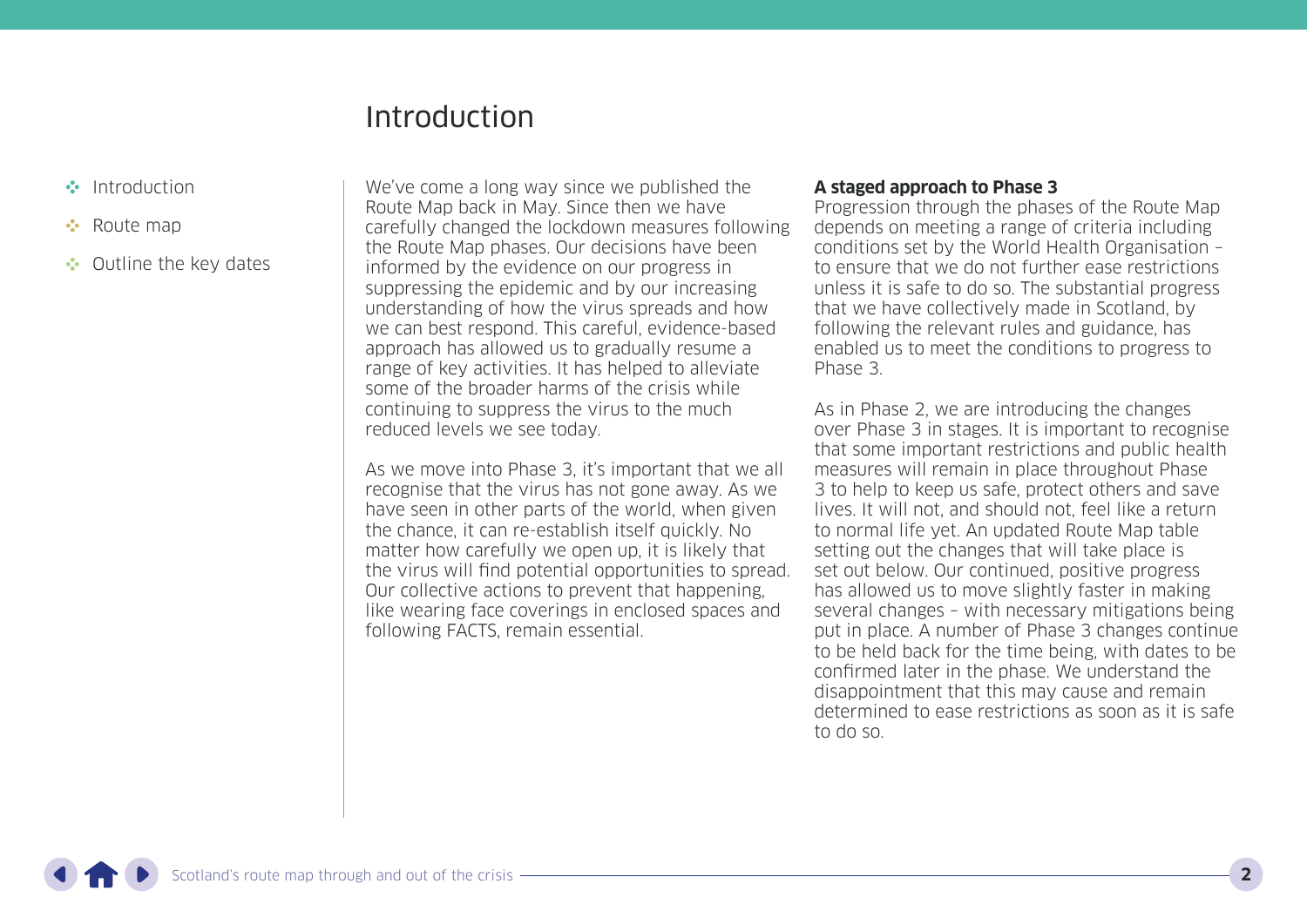- [Introduction](#page-1-0)
- **••** [Route map](#page-5-0)
- •• [Outline the key dates](#page-15-0)

#### **It's everyone's responsibility**

During Phase 3, the various changes that are due to come into effect will result in larger numbers of people moving around and coming together across a variety of settings and sectors, both indoors and outdoors. This will give the virus more opportunities to spread. There is a risk of outbreaks and while we should strive to avoid them, we must also prepare for them and our Test & Protect system will help us to contain them. Staying safe and keeping others safe is as important as ever which is why, for example, we have made face coverings mandatory on public transport and in shops. And it is especially important to be considerate of people whose health conditions mean that they haven't been able to enjoy the easing of restrictions that the rest of the population has benefited from.

To prevent spread of the virus we should all follow the FACTS. It is the sum of our individual actions, our collective endeavour, that is suppressing the virus.

### FACTS:

**Face coverings.** Avoid crowded places. Clean hands regularly. Two metre distance. Self isolate and book a test if you have symptoms.

### **Remember** FACTS **for a safer Scotland**



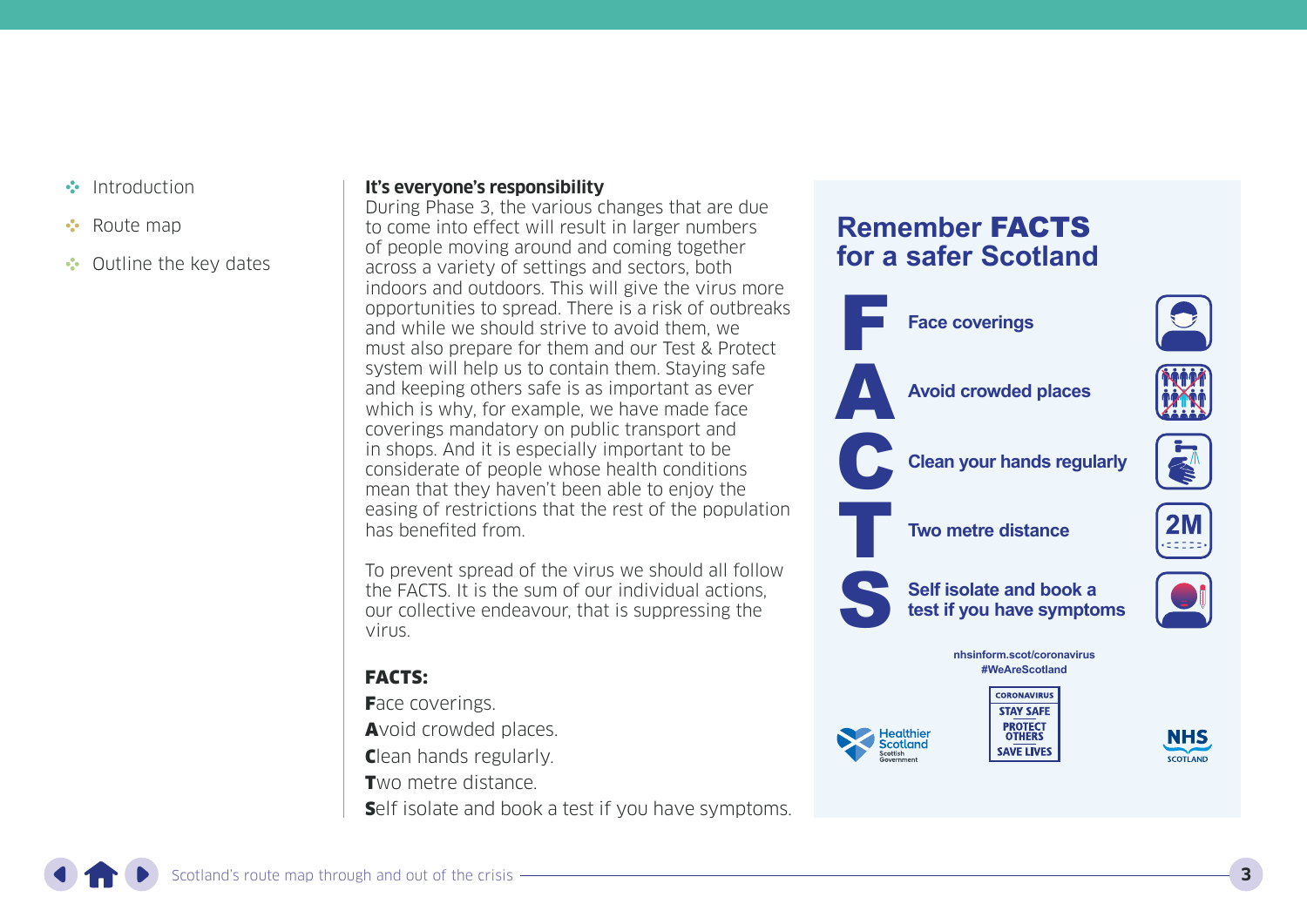- [Introduction](#page-1-0)
- **[Route map](#page-5-0)**
- •• [Outline the key dates](#page-15-0)

#### **An update for shielding people and those at increased risk**

We recognise that many of those shielding are eager to start following these relaxations but also that many are anxious about doing so. Infection rates in Scotland are now very low, and the chances of catching coronavirus (COVID-19) are also much lower but the changes set out in the updated Route Map don't all apply to people who have been advised to shield yet. We are easing our shielding advice throughout July, as long as infection rates<br>in Scotland continue to fall, and we have set out [a](https://www.gov.scot/publications/covid-shielding/pages/overview/) separate Route Map of the changes we expect to make. If you are shielding then you should receive a letter in the coming days with your Route Map.

The advice to people who are not shielding but are still at an increased risk of developing severe illness – because of their underlying health condition and/or if they are over 70 years of age or have a disability – is that they continue to strictly follow the guidelines on physical distancing, handwashing, surface cleaning and respiratory hygiene guidance on the <u>[NHS Inform website](https://www.nhsinform.scot/illnesses-and-conditions/infections-and-poisoning/coronavirus-covid-19/coronavirus-covid-19-physical-distancing)</u>.

Scottish Government 9 July 2020

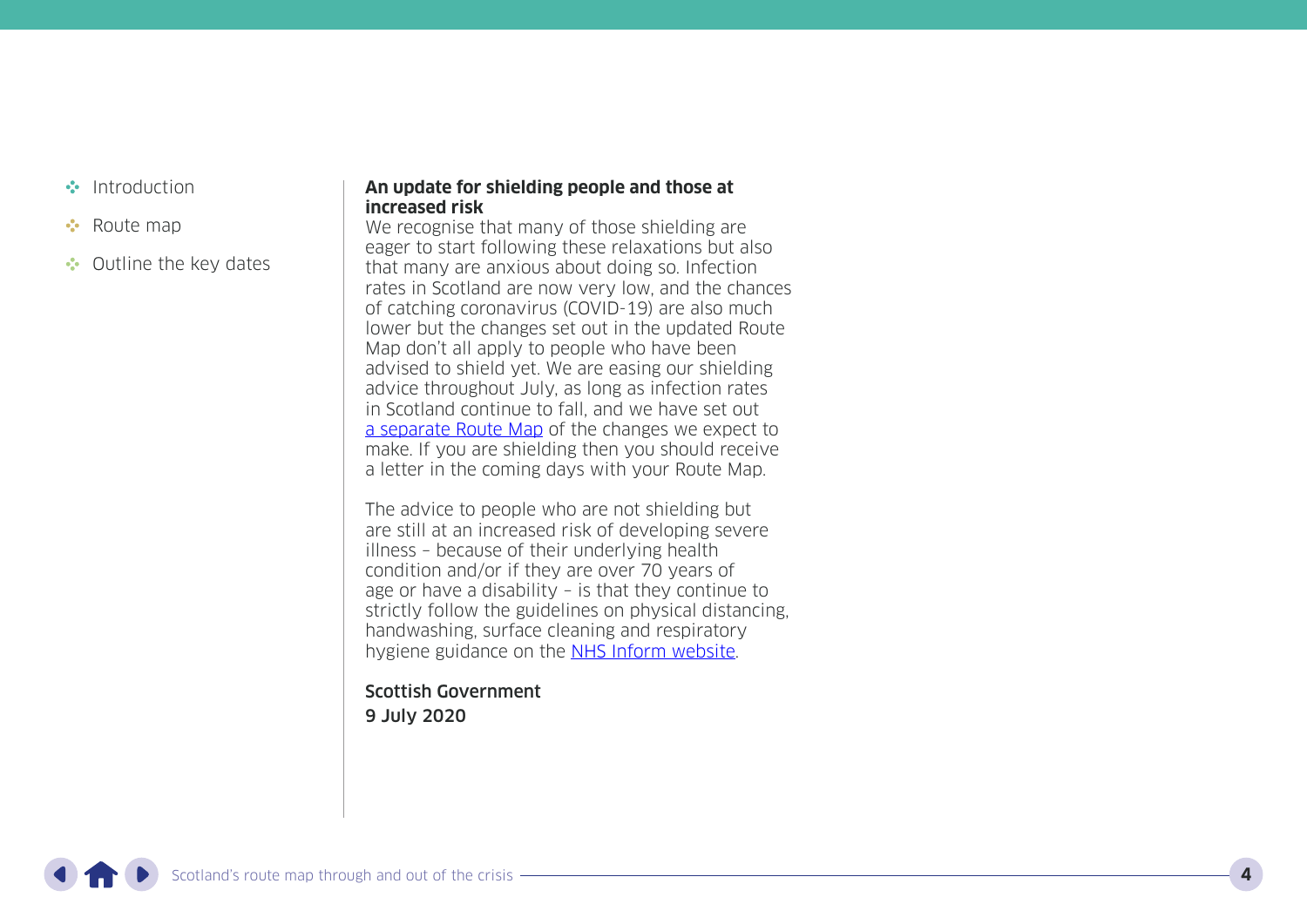**Guide to re-opening and scaling up over Phase 3. Not all details are shown. Please refer to guidance and Q&A for more details. Relevant guidance and public health advice (such as physical distancing rules and enhanced hygiene measures) will apply to all changes shown below.**

| <b>Confirmed dates</b>                                                                                                                             |                                                                       |                                                                      |                                                                               |                                                                                                                          |                                                                                                                                                                                  |                                                                                                                                           |                                                                                   |                                                                                               |
|----------------------------------------------------------------------------------------------------------------------------------------------------|-----------------------------------------------------------------------|----------------------------------------------------------------------|-------------------------------------------------------------------------------|--------------------------------------------------------------------------------------------------------------------------|----------------------------------------------------------------------------------------------------------------------------------------------------------------------------------|-------------------------------------------------------------------------------------------------------------------------------------------|-----------------------------------------------------------------------------------|-----------------------------------------------------------------------------------------------|
| <b>Friday 10 July</b>                                                                                                                              |                                                                       | <b>Monday 13 July</b>                                                |                                                                               | <b>Wednesday 15 July</b>                                                                                                 |                                                                                                                                                                                  | <b>Wednesday 22 July</b>                                                                                                                  |                                                                                   | Not before 31 July                                                                            |
| Mandatory face coverings in<br>shops and other retail.                                                                                             |                                                                       | Non-essential shops<br>inside shopping centres                       |                                                                               | Places of worship can re-open for<br>congregational services. communal<br>prayer and contemplation with physical         |                                                                                                                                                                                  | Universities and<br>colleges - Phased<br>return to on campus                                                                              |                                                                                   | Non-essential offices and call<br>centres can re-open following<br>implementation of relevant |
| <b>Outdoors</b> - a household can<br>meet up to 4 other households                                                                                 |                                                                       | can re-open (following<br>guidance and with<br>physical distancing). |                                                                               | distancing and limited numbers.                                                                                          |                                                                                                                                                                                  | learning as part of a<br>blended model with<br>remote teaching.<br>Public health measures<br>(including physical<br>distancing) in place. | <b>Update on</b><br>remaining                                                     | guidance (including physical<br>distancing). Working from home                                |
| at a time - up to 15 people in<br>total.                                                                                                           |                                                                       | All dental practices may<br>begin to see registered                  |                                                                               | Museums, galleries, monuments,<br>libraries, various other visitor<br>attractions, cinemas (including                    |                                                                                                                                                                                  |                                                                                                                                           |                                                                                   | and working flexibly remain the<br>default.                                                   |
| <b>Indoors</b> – a household can<br>meet up to 2 other households<br>at a time - up to 8 people in                                                 |                                                                       | patients for non-aerosol<br>routine care. Urgent care                |                                                                               | drive-ins and venues screening films)<br>- with physical distancing and other                                            |                                                                                                                                                                                  |                                                                                                                                           |                                                                                   | Live events (outdoors) - with<br>physical distancing and restricted                           |
| total. This includes overnight<br>stays.                                                                                                           | centres will continue to<br>provide aerosol<br>generating procedures. |                                                                      | measures (e.g. ticketing in advance).<br>Hairdressers and barbers can re-open |                                                                                                                          | Other personal retail<br>services such as<br>beauticians and tailors                                                                                                             | Phase 3<br>changes on<br>30 July                                                                                                          | numbers.<br>Note: this broad category is under<br>review to determine which types |                                                                                               |
| A house can meet up to 4 other<br>households per day in total.                                                                                     |                                                                       | Organised outdoor<br>contact sports, play and                        |                                                                               | - with enhanced hygiene measures.<br>All childcare providers can open<br>subject to individual provider<br>arrangements. | can re-open $-$ with<br>enhanced hygiene<br>measures.<br>Motorcycle instruction<br>and theory/hazard<br>tests can resume.<br><b>Tractor driver</b><br>instruction can<br>resume. |                                                                                                                                           | of events are safe to resume<br>slightly earlier.                                 |                                                                                               |
| The limit on the number of<br>other households you can                                                                                             |                                                                       | physical activity can<br>resume for children and                     |                                                                               |                                                                                                                          |                                                                                                                                                                                  |                                                                                                                                           |                                                                                   | Bingo halls (with physical distancing).                                                       |
| meet per day (indoors or<br>outdoors) does not apply to                                                                                            |                                                                       | young people under 18<br>(subject to guidance).                      |                                                                               | <b>Indoor</b> hospitality can reopen<br>(subject to physical distancing rules)<br>and guidance).                         |                                                                                                                                                                                  |                                                                                                                                           |                                                                                   | Driving lessons to resume.                                                                    |
| young people who are under<br>18.                                                                                                                  |                                                                       | Face-to-face youth work<br>can resume outdoors                       |                                                                               |                                                                                                                          |                                                                                                                                                                                  |                                                                                                                                           |                                                                                   | Live events (indoors) $-$ with physical<br>distancing and restricted numbers.                 |
| Children aged 11 or under no<br>longer need to physically<br>distance indoors. Young people<br>aged 12-17 must continue to<br>physically distance. |                                                                       | (following relevant<br>guidance).                                    |                                                                               | All holiday accommodation permitted<br>(following relevant guidance).                                                    |                                                                                                                                                                                  |                                                                                                                                           |                                                                                   | Other indoor live-entertainment<br>venues (e.g. theatres, music<br>venues).                   |
|                                                                                                                                                    |                                                                       |                                                                      |                                                                               | Easing of restrictions on attendance at<br>funerals, marriage ceremonies and                                             |                                                                                                                                                                                  |                                                                                                                                           |                                                                                   | Indoor gyms - (with physical                                                                  |
| <b>Extended Households:</b><br>All non cohabiting partners                                                                                         |                                                                       |                                                                      |                                                                               | civil partnership registrations with<br>physical distancing (limited numbers).                                           |                                                                                                                                                                                  |                                                                                                                                           |                                                                                   | distancing and enhanced hygiene<br>measures).                                                 |
| (and any children under 18 in<br>the household) can form<br>extended households without                                                            |                                                                       |                                                                      |                                                                               | Associated receptions are subject to<br>restrictions on hospitality and<br>household meetings.                           |                                                                                                                                                                                  |                                                                                                                                           |                                                                                   | Resumption of non-professional<br>adult outdoor contact sports.                               |

#### **Public Services continue to scale up and re-open safely including NHS Mobilisation Plan**

Schools: From 11 August: Children to be able to return to school full time (conditional on on-going scientific and health advice.) The blended model of schooling remains a contingency plan.

Shielding: The changes above do not apply to people who are shielding. A separate table is available which sets out the planned changes to guidance for people who have been advised to shield.

Public transport continues to scale up to full services during this phase with a move to 1 metre physical distancing, subject to appropriate risk mitigations, releasing further capacity in vehicles and vessels.



physical distancing.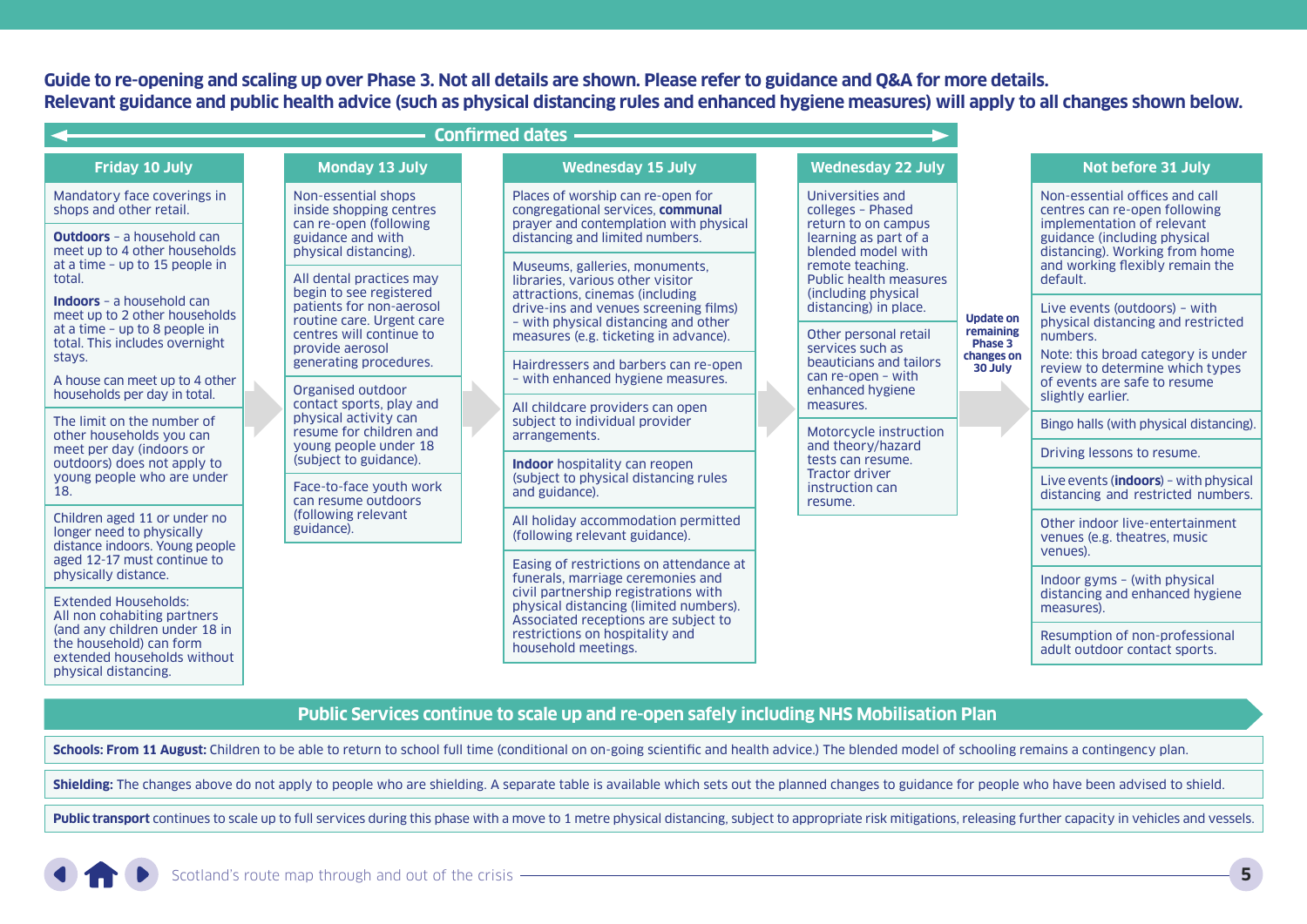

<span id="page-5-0"></span>

|                                  | <b>Lockdown</b>                                                                                                                 | <b>Phase 1</b>                                                                                                                                                | <b>Phase 2</b>                                                                                        | <b>Phase 3</b>                                                                                     | <b>Phase 4</b>                                                                                                                    |
|----------------------------------|---------------------------------------------------------------------------------------------------------------------------------|---------------------------------------------------------------------------------------------------------------------------------------------------------------|-------------------------------------------------------------------------------------------------------|----------------------------------------------------------------------------------------------------|-----------------------------------------------------------------------------------------------------------------------------------|
|                                  |                                                                                                                                 |                                                                                                                                                               |                                                                                                       |                                                                                                    |                                                                                                                                   |
| <b>Epidemic</b><br><b>Status</b> | <b>High transmission of the</b><br>virus. Risk of<br>overwhelming NHS<br>capacity without significant<br>restrictions in place. | High risk the virus is not<br>vet contained. Continued<br>risk of overwhelming NHS<br>capacity without some<br>restrictions still in place.                   | Virus is controlled but risk<br>of spreading remains.<br><b>Focus is on containing</b><br>outbreaks.  | Virus has been suppressed.<br><b>Continued focus on</b><br>containing sporadic<br>outbreaks.       | <b>Virus remains suppressed</b><br>to very low levels and is no<br>longer considered a<br>significant threat to public<br>health. |
|                                  | R is near or above 1 and<br>there are a high number<br>of infectious cases.                                                     | R is below 1 for at least 3<br>weeks and the number of<br>infectious cases is starting<br>to decline.                                                         | R is consistently below 1<br>and the number of<br>infectious cases is showing<br>a sustained decline. | R is consistently low and<br>there is a further sustained<br>decline in infectious cases.          | Virus is no longer<br>considered a significant<br>threat to public health.                                                        |
| Criteria/<br><b>Conditions</b>   |                                                                                                                                 | <b>Evidence of transmission</b><br>being controlled also                                                                                                      | <b>WHO six criteria for easing</b><br>restrictions must be met                                        | <b>WHO six criteria for easing</b><br>restrictions must continue<br>to be met.                     |                                                                                                                                   |
|                                  |                                                                                                                                 | includes a sustained fall in<br>supplementary measures<br>including new infections,<br>hospital admissions, ICU<br>admissions, deaths of at<br>least 3 weeks. | Any signs of resurgence are<br>closely monitored as part<br>of enhanced community<br>surveillance.    | Any signs of resurgence are<br>closely monitored as part<br>of enhanced community<br>surveillance. |                                                                                                                                   |
|                                  | <b>Physical distancing</b><br>requirements in place.                                                                            | <b>Physical distancing</b><br>requirements in place.                                                                                                          | <b>Physical distancing</b><br>requirements in place.                                                  | <b>Physical distancing</b><br>requirements in place.                                               | <b>Physical distancing</b><br>requirements to be                                                                                  |
| $\overline{\bullet}$             | <b>Frequent handwashing and</b><br>hygiene measures for all.                                                                    | <b>Frequent handwashing and</b><br>hygiene measures for all.                                                                                                  | <b>Frequent handwashing and</b><br>hygiene measures for all.                                          | <b>Frequent handwashing and</b><br>hygiene measures for all.                                       | updated on scientific<br>advice.                                                                                                  |
| <b>Protections</b>               | <b>Cough etiquette is</b><br>maintained.                                                                                        | <b>Cough etiquette is</b><br>maintained.                                                                                                                      | Cough etiquette is<br>maintained.                                                                     | Cough etiquette is<br>maintained.                                                                  | Frequent handwashing and<br>hygiene measures for all.                                                                             |
| advised in<br>each phase         | <b>Face coverings in enclosed</b><br>public spaces, including                                                                   | <b>Face coverings in enclosed</b><br>public spaces, including                                                                                                 | <b>Face coverings in enclosed</b><br>public spaces.                                                   | <b>Face coverings in enclosed</b><br>public spaces.                                                | Cough etiquette is<br>maintained.                                                                                                 |
|                                  | public transport.                                                                                                               | public transport.                                                                                                                                             | <b>Face coverings are</b><br>mandatory on public<br>transport.                                        | <b>Face coverings are</b><br>mandatory on public<br>transport.                                     | <b>Face coverings may be</b><br>advised in enclosed public<br>spaces, including public                                            |
|                                  |                                                                                                                                 |                                                                                                                                                               |                                                                                                       | <b>Mandatory face coverings</b><br>in shops and other retail.                                      | transport.                                                                                                                        |

All decisions on phasing will be kept under review as the research evidence base on the impact of the virus and the effectiveness of different interventions builds.

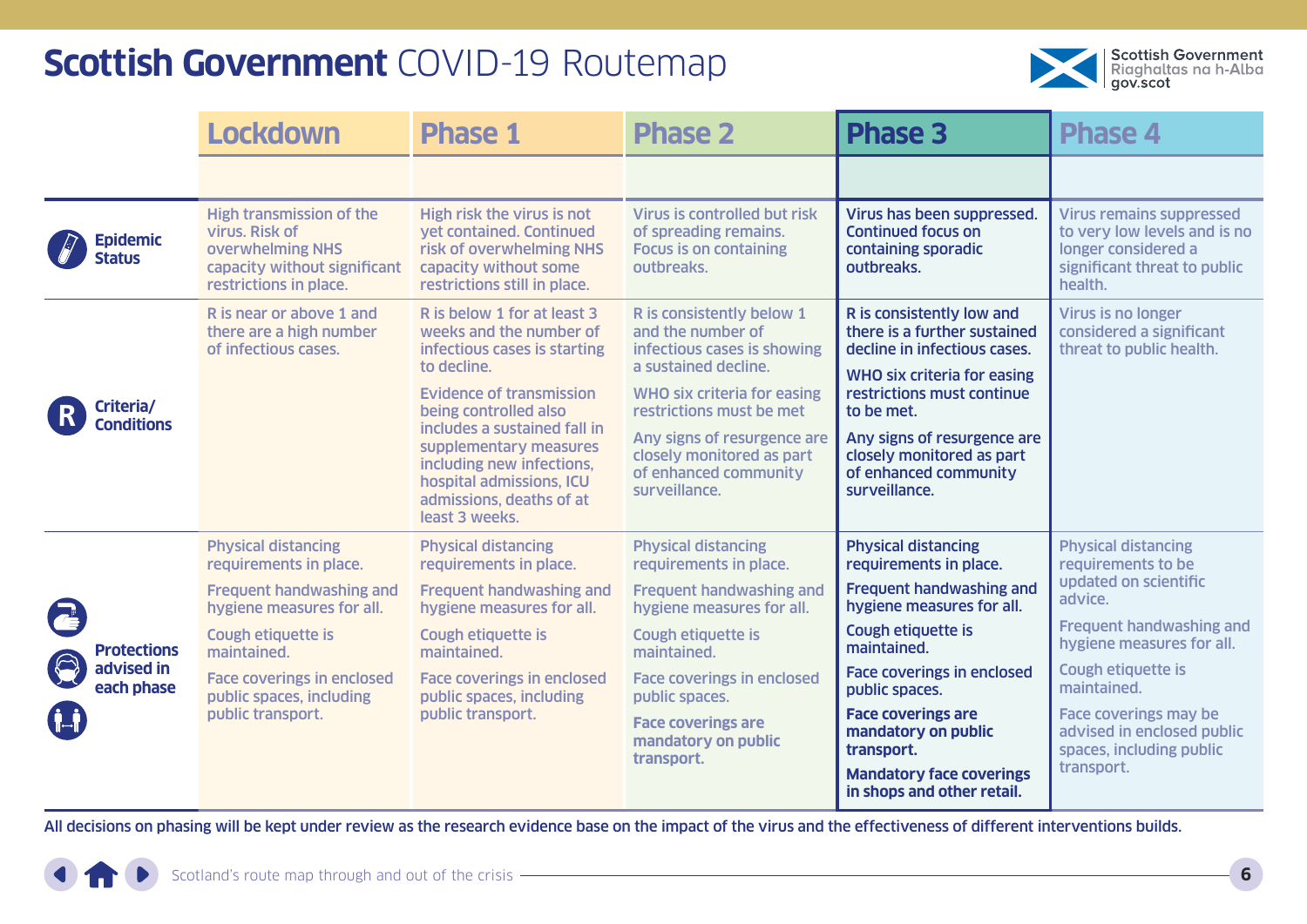

|                                     | <b>Lockdown</b>                                                                                                                                                                                                                                                                                                    | <b>Phase 1</b>                                                                                                                                                                                                                                                             | <b>Phase 2</b>                                                                                                                                                                                                                                                                                                                                                                                                                                                                                                                                                                                                                                                                                                                                                                                                                             | <b>Phase 3</b>                                                                                                                                                                                                                                                                                                                                                                                                                                                                                                                                                                                                                                                                                                                                                                                                                                                                                                  | <b>Phase 4</b>                                                                                                                     |
|-------------------------------------|--------------------------------------------------------------------------------------------------------------------------------------------------------------------------------------------------------------------------------------------------------------------------------------------------------------------|----------------------------------------------------------------------------------------------------------------------------------------------------------------------------------------------------------------------------------------------------------------------------|--------------------------------------------------------------------------------------------------------------------------------------------------------------------------------------------------------------------------------------------------------------------------------------------------------------------------------------------------------------------------------------------------------------------------------------------------------------------------------------------------------------------------------------------------------------------------------------------------------------------------------------------------------------------------------------------------------------------------------------------------------------------------------------------------------------------------------------------|-----------------------------------------------------------------------------------------------------------------------------------------------------------------------------------------------------------------------------------------------------------------------------------------------------------------------------------------------------------------------------------------------------------------------------------------------------------------------------------------------------------------------------------------------------------------------------------------------------------------------------------------------------------------------------------------------------------------------------------------------------------------------------------------------------------------------------------------------------------------------------------------------------------------|------------------------------------------------------------------------------------------------------------------------------------|
|                                     | <b>Lockdown restrictions:</b>                                                                                                                                                                                                                                                                                      | As with previous phase but<br>with the following changes:                                                                                                                                                                                                                  | As with previous phase but<br>with the following changes:                                                                                                                                                                                                                                                                                                                                                                                                                                                                                                                                                                                                                                                                                                                                                                                  | As with previous phase but<br>with the following changes:                                                                                                                                                                                                                                                                                                                                                                                                                                                                                                                                                                                                                                                                                                                                                                                                                                                       | As with previous phase but<br>with the following changes:                                                                          |
| <b>Seeing family</b><br>and friends | <b>Strict physical distancing</b><br>and hygiene measures.<br><b>Contact should be within</b><br>own household only.<br>No public gatherings except<br>for meetings of two people<br>permitted.<br>Self-isolation/household<br>isolation if displaying<br>symptoms.<br>Shielding of very high risk<br>individuals. | More outdoor activity<br>permitted - such as being<br>able to sit in the park, as<br>long as physically<br>distanced.<br>Meeting up with another<br>household outdoors, in<br>small numbers (max 8),<br>including in gardens, but<br>with physical distancing<br>required. | People who are shielding<br>are able to leave their<br>home for exercise (from<br>18th June) and to meet<br>with 1 other household<br>outdoors (max 8 people in<br>total) with physical<br>distancing. People who are<br>shielding can take part in<br>non-contact outdoor<br>activities such as golf,<br>hiking, fishing etc.<br>People who are not<br>shielding can now meet<br>with more households<br>outside. Limit increased<br>from meeting 1 household<br>to meeting 2 households;<br>8 person overall limit and<br>need for physical<br>distancing remains.<br>People who are not<br>shielding can also use<br>toilets indoors while<br>visiting the outdoors of<br>another household.<br>(Hygiene measures are<br>essential.)<br><b>Certain household types</b><br>can now meet others<br>indoors in an 'extended<br>household'. | <b>Outdoors - a household can</b><br>meet up to 4 other<br>households at a time -<br>up to 15 people in total.<br><b>Indoors</b> - a household can<br>meet up to 2 other<br>households at a time -<br>up to 8 people in total. This<br>includes overnight stays.<br>A household can meet up<br>to 4 other households per<br>day in total (this is in total<br>- meetings indoors and/or<br>outdoors)<br>The limit on the number of<br>other households you can<br>meet per day (indoors or<br>outdoors) doesn't apply to<br>young people who are<br>younger than 18.<br>Children aged 11 or<br>under no longer need to<br>physically distance<br>indoors. Young people<br>aged 12-17 must continue<br>to physically distance.<br><b>Extended Households: Non</b><br>cohabiting partners (and<br>any children under 18 in<br>their households) can form<br>an extended household<br>without physical distancing. | <b>Further relaxation on</b><br>restrictions on gatherings.<br>Continued importance of<br>hygiene and public health<br>emphasised. |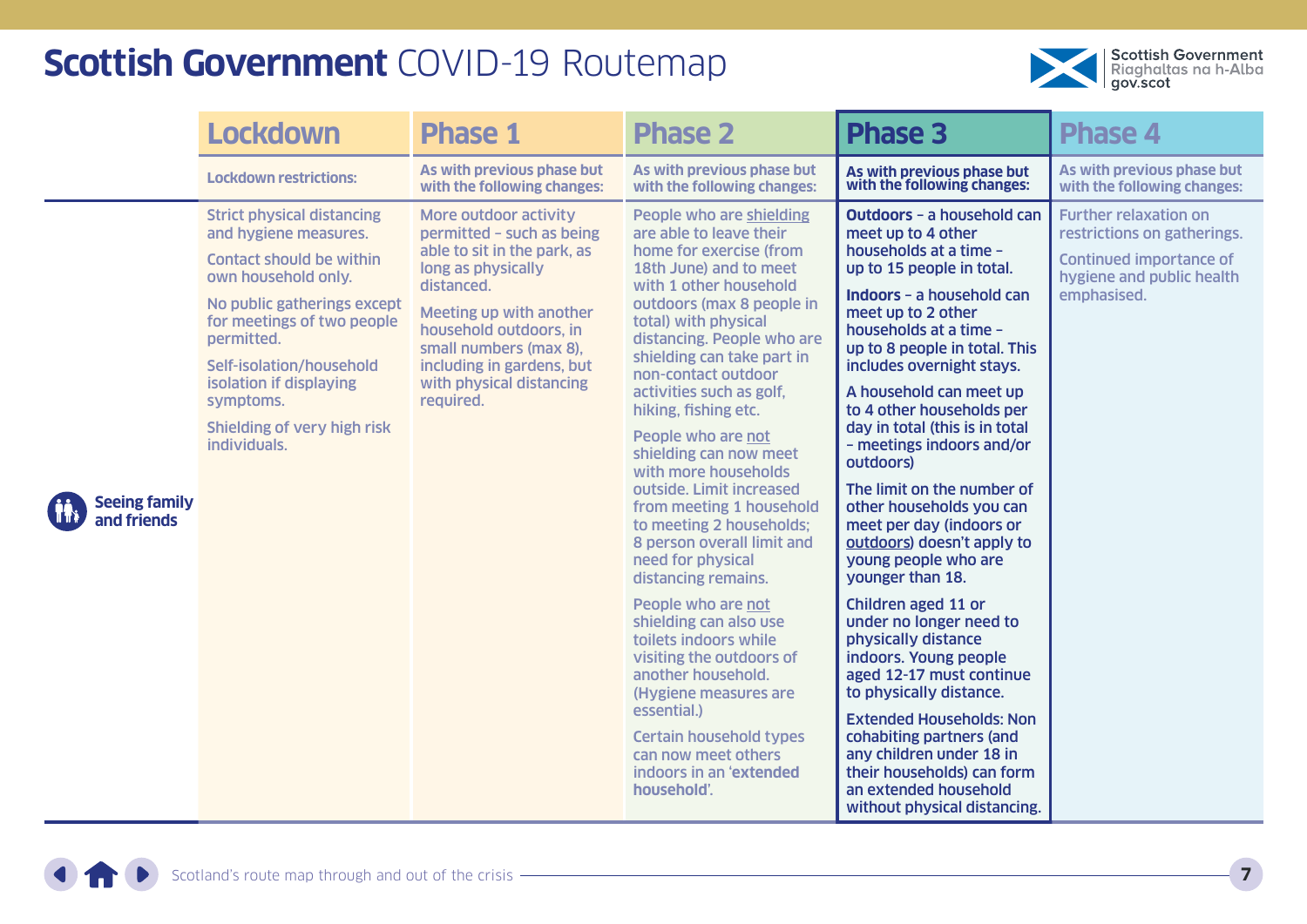

|                   | <b>Lockdown</b>                                                                                                                                                                                                                                                                                                                                                                                                            | <b>Phase 1</b>                                                                                                                                                                                                                                                                                                                                                                                                                                                                                                                                                                             | <b>Phase 2</b>                                                                                                                                                                                                                                                                                                                                                                                                                                                                                                                                                                                                                                                                                                                                                                                                                                                    | <b>Phase 3</b>                                                                                                                                                                                                                                                                                                                                                                                                                                                                                                                                                                                                                                    | <b>Phase 4</b>                                                                                           |
|-------------------|----------------------------------------------------------------------------------------------------------------------------------------------------------------------------------------------------------------------------------------------------------------------------------------------------------------------------------------------------------------------------------------------------------------------------|--------------------------------------------------------------------------------------------------------------------------------------------------------------------------------------------------------------------------------------------------------------------------------------------------------------------------------------------------------------------------------------------------------------------------------------------------------------------------------------------------------------------------------------------------------------------------------------------|-------------------------------------------------------------------------------------------------------------------------------------------------------------------------------------------------------------------------------------------------------------------------------------------------------------------------------------------------------------------------------------------------------------------------------------------------------------------------------------------------------------------------------------------------------------------------------------------------------------------------------------------------------------------------------------------------------------------------------------------------------------------------------------------------------------------------------------------------------------------|---------------------------------------------------------------------------------------------------------------------------------------------------------------------------------------------------------------------------------------------------------------------------------------------------------------------------------------------------------------------------------------------------------------------------------------------------------------------------------------------------------------------------------------------------------------------------------------------------------------------------------------------------|----------------------------------------------------------------------------------------------------------|
|                   | <b>Lockdown restrictions:</b>                                                                                                                                                                                                                                                                                                                                                                                              | As with previous phase but<br>with the following changes:                                                                                                                                                                                                                                                                                                                                                                                                                                                                                                                                  | As with previous phase but<br>with the following changes:                                                                                                                                                                                                                                                                                                                                                                                                                                                                                                                                                                                                                                                                                                                                                                                                         | As with previous phase but<br>with the following changes:                                                                                                                                                                                                                                                                                                                                                                                                                                                                                                                                                                                         | As with previous phase but<br>with the following changes:                                                |
| Getting<br>around | <b>Stay at home with essential</b><br>travel only, staying in local<br>area.<br><b>Active travel including</b><br>walking and cycling in local<br>area for daily exercise.<br><b>Public transport operating</b><br>with limited service and<br>capacity with physical<br>distancing.<br>Passengers recommended<br>to wear face coverings,<br>only to travel for essential<br>purposes and to avoid busy<br>routes/periods. | <b>Consistent with the</b><br>reopening of workplaces<br>set out in this phase, where<br>home working is not<br>possible businesses and<br>organisations are<br>encouraged to manage<br>travel demand through<br>staggered start times and<br>flexible working patterns.<br><b>Permitted to travel short</b><br>distances for outdoor<br>leisure and exercise but<br>advice to stay within a<br>short distance of your local<br>community (broadly within<br>5 miles) and travel by walk,<br>wheel and cycle where<br>possible.<br>International border health<br>measures are introduced. | <b>Consistent with the</b><br>re-opening of workplaces<br>set out in this phase, where<br>home working is not<br>possible businesses and<br>organisations are<br>encouraged to manage<br>travel demand through<br>staggered start times and<br>flexible working patterns.<br>People should continue to<br>stay in their local area as<br>much as possible and<br>should not travel more than<br>broadly five miles for<br>leisure or recreation.<br><b>Public transport services</b><br>will increase over the phase,<br>including increased ferry<br>services and capacity. (All<br>phase changes apply to<br>islands.)<br><b>Public transport capacity</b><br>will remain constrained due<br>to physical distancing<br>requirements - and active<br>travel remains the<br>preferred mode of travel.<br><b>International border health</b><br>measures in place. | No restriction on travel in<br>Scotland if acting in line<br>with all other guidance<br>which supports the<br>Routemap.<br><b>Public transport continues</b><br>to scale up to full services<br>during this phase, as it<br>moves to a 1 metre<br>physical distancing model<br>once appropriate<br>mitigations are in place,<br>but will continue to have<br>reduced capacity.<br>May be geographical<br>differences depending on<br>circumstances.<br>Motorcycle instruction and<br>theory/hazard tests can<br>resume. Tractor driver<br>instruction can resume<br>$-22$ July<br><b>Driving Lessons can</b><br>resume - date to be<br>confirmed. | <b>Public transport operating</b><br>full service.<br><b>Physical distancing may</b><br>remain in place. |

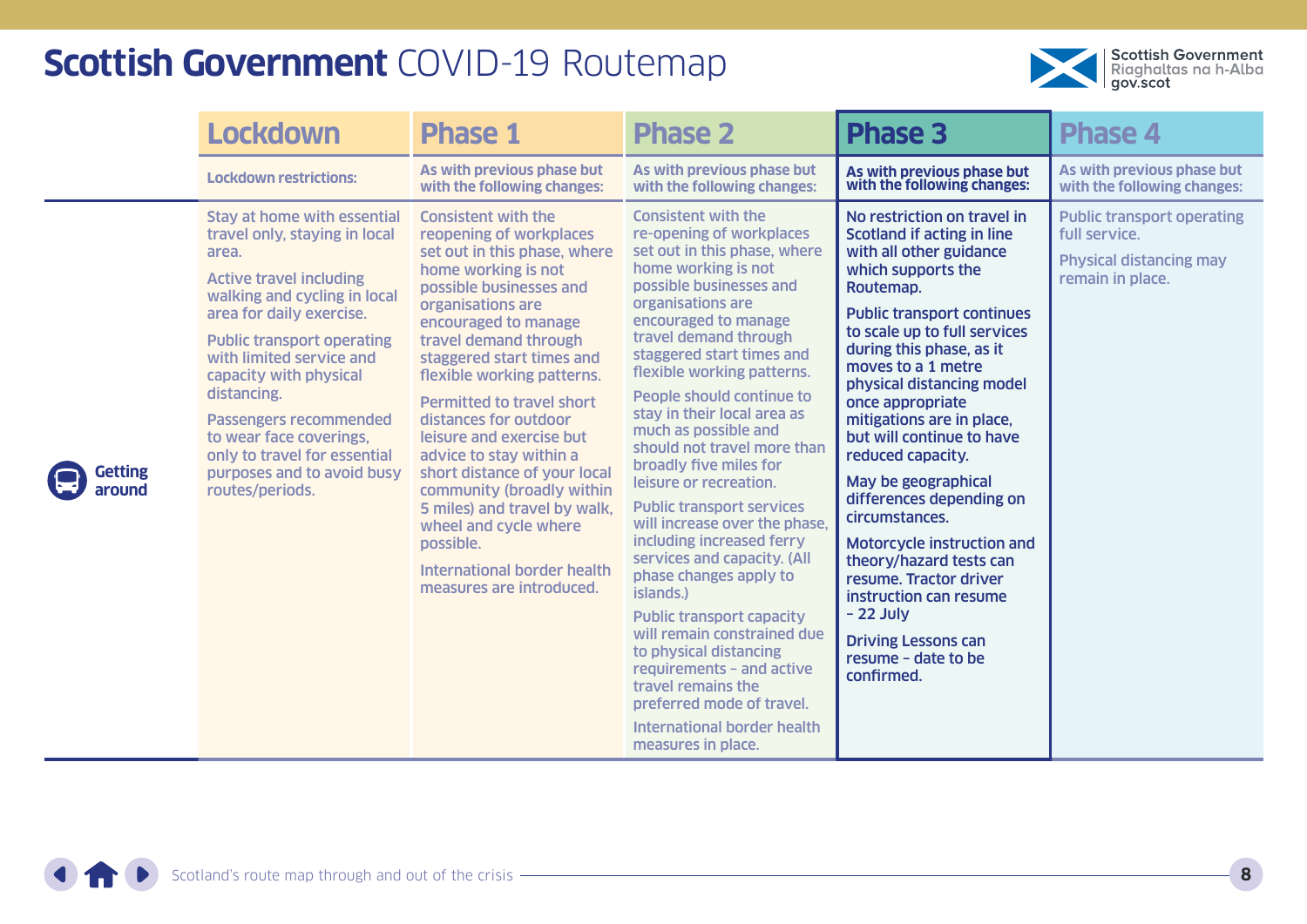

|                                                                      | <b>Lockdown</b>                                                                                                                                                                                                                                                                                                                                                                                                       | <b>Phase 1</b>                                                                                                                                                                                                                                                                               | <b>Phase 2</b>                                                                                                                                                                                      | <b>Phase 3</b>                                                                                                                                                                                                                                                                                                                                                                                                                                                                                                                                      | <b>Phase 4</b>                                                                                                                                                                                                   |
|----------------------------------------------------------------------|-----------------------------------------------------------------------------------------------------------------------------------------------------------------------------------------------------------------------------------------------------------------------------------------------------------------------------------------------------------------------------------------------------------------------|----------------------------------------------------------------------------------------------------------------------------------------------------------------------------------------------------------------------------------------------------------------------------------------------|-----------------------------------------------------------------------------------------------------------------------------------------------------------------------------------------------------|-----------------------------------------------------------------------------------------------------------------------------------------------------------------------------------------------------------------------------------------------------------------------------------------------------------------------------------------------------------------------------------------------------------------------------------------------------------------------------------------------------------------------------------------------------|------------------------------------------------------------------------------------------------------------------------------------------------------------------------------------------------------------------|
|                                                                      | <b>Lockdown restrictions:</b>                                                                                                                                                                                                                                                                                                                                                                                         | As with previous phase but<br>with the following changes:                                                                                                                                                                                                                                    | As with previous phase but<br>with the following changes:                                                                                                                                           | As with previous phase but<br>with the following changes:                                                                                                                                                                                                                                                                                                                                                                                                                                                                                           | As with previous phase but<br>with the following changes:                                                                                                                                                        |
| Schools,<br>childcare<br>and other<br>educational<br><b>settings</b> | <b>Schools and childcare</b><br>services closed.<br><b>Measures in place to</b><br>support home learning and<br>to provide outreach<br>services to vulnerable<br>children.<br><b>Critical childcare provision</b><br>for key workers and<br>vulnerable children<br>provided through hubs,<br>nurseries and childminding<br>services.<br><b>Universities and colleges</b><br>closed - remote learning<br>and research. | School staff return to<br>schools.<br>Increased number of<br>children accessing critical<br>childcare provision.<br>Re-opening of childminding<br>services and fully outdoor<br>nursery provision.<br><b>Transition support available</b><br>to pupils starting P1 and S1<br>where possible. | On campus university lab<br>research restarted subject<br>to physical distancing.<br><b>College and university</b><br>staff can return to make<br>essential preparations for<br>restart in Phase 3. | <b>Schools: From 11 August:</b><br>Children to be able to<br>return to school full time<br>(conditional upon ongoing<br>scientific and health<br>advice). The blended model<br>of schooling remains a<br>contingency plan.<br>All childcare providers can<br>open subject to individual<br>provider arrangements -<br>15 July.<br>Universities and colleges -<br>phased return to on<br>campus learning as part of<br>a blended model with<br>remote teaching. Public<br>health measures (including<br>physical distancing) in place<br>$-22$ July. | <b>Schools and childcare</b><br>provision, operating with<br>any necessary precautions.<br><b>College and university</b><br>campuses open - including<br>key student services with<br>any necessary precautions. |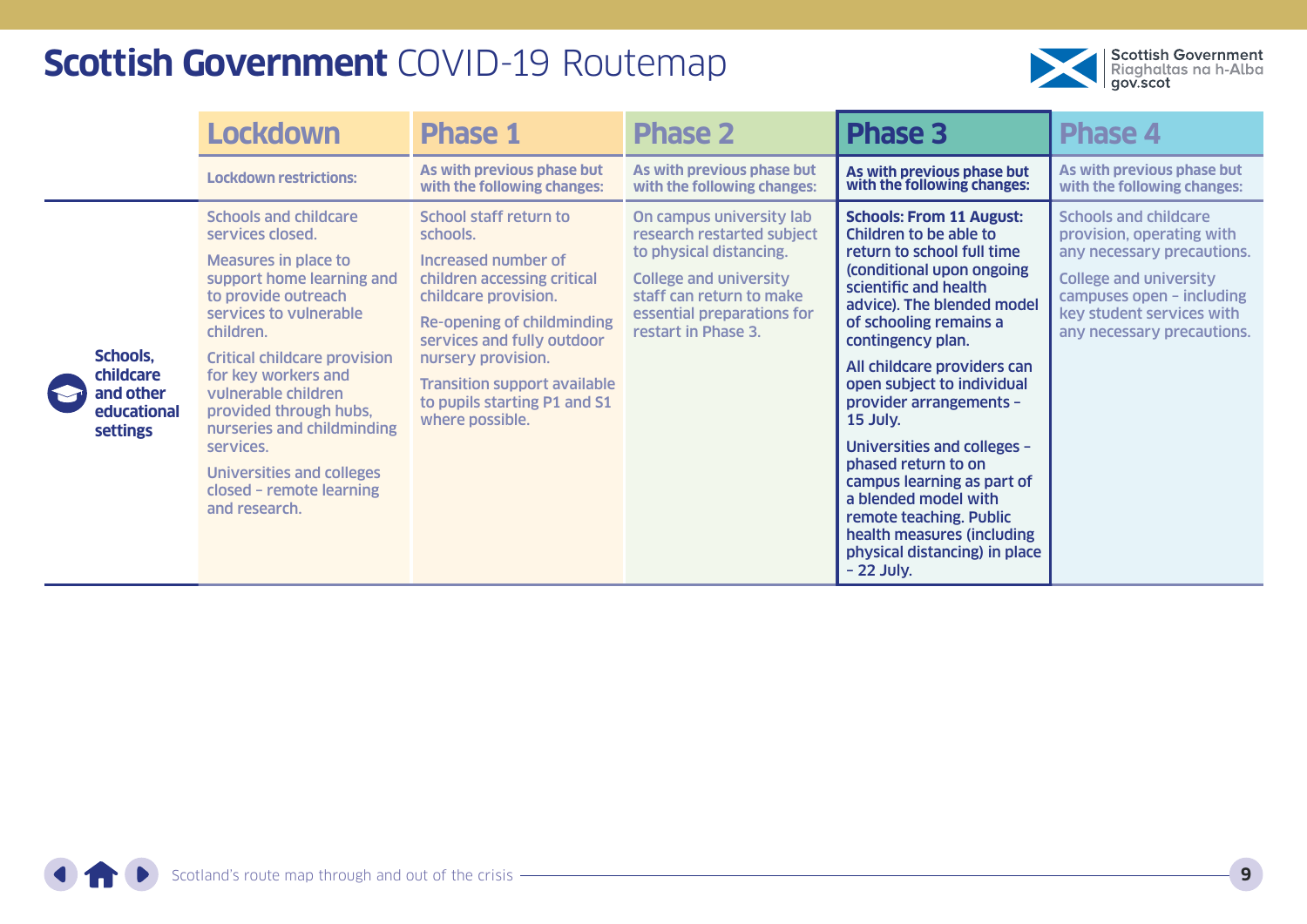

|                                                   | <b>Lockdown</b>                                                                                                                                                       | <b>Phase 1</b>                                                                                                                                                                                                                                                                                                                                                                                                                                                                                                                                                                                                                                                                                                                                                                                                                                                                                                                             | <b>Phase 2</b>                                                                                                                                                                                                                                                                                                                                                                                                                                                                                                                                                                                                                                              | <b>Phase 3</b>                                                                                                                                                                                                                                                       | <b>Phase 4</b>                                                                                                                                            |
|---------------------------------------------------|-----------------------------------------------------------------------------------------------------------------------------------------------------------------------|--------------------------------------------------------------------------------------------------------------------------------------------------------------------------------------------------------------------------------------------------------------------------------------------------------------------------------------------------------------------------------------------------------------------------------------------------------------------------------------------------------------------------------------------------------------------------------------------------------------------------------------------------------------------------------------------------------------------------------------------------------------------------------------------------------------------------------------------------------------------------------------------------------------------------------------------|-------------------------------------------------------------------------------------------------------------------------------------------------------------------------------------------------------------------------------------------------------------------------------------------------------------------------------------------------------------------------------------------------------------------------------------------------------------------------------------------------------------------------------------------------------------------------------------------------------------------------------------------------------------|----------------------------------------------------------------------------------------------------------------------------------------------------------------------------------------------------------------------------------------------------------------------|-----------------------------------------------------------------------------------------------------------------------------------------------------------|
|                                                   | <b>Lockdown restrictions:</b>                                                                                                                                         | As with previous phase but<br>with the following changes:                                                                                                                                                                                                                                                                                                                                                                                                                                                                                                                                                                                                                                                                                                                                                                                                                                                                                  | As with previous phase but<br>with the following changes:                                                                                                                                                                                                                                                                                                                                                                                                                                                                                                                                                                                                   | As with previous phase but<br>with the following changes:                                                                                                                                                                                                            | As with previous phase but<br>with the following changes:                                                                                                 |
| <b>Working or</b><br>running a<br><b>business</b> | <b>Closure of non-essential</b><br>workplaces.<br><b>Social distancing</b><br>requirements for essential<br>businesses.<br>Remote working is the<br>default position. | <b>Remote working remains</b><br>the default position for<br>those who can.<br>For those workplaces that<br>are reopening, employers<br>should encourage<br>staggered start times and<br>flexible working.<br>Non-essential outdoor<br>workplaces with physical<br>distancing resume once<br>relevant guidance agreed.<br><b>Construction - Phases 0-2</b><br>of industry restart plan can<br>be implemented. (Industry<br>to consult government<br>before progressing to<br>phase 2).<br>Preparing for the safe<br>reopening of the housing<br>market.<br><b>Workplaces resuming in</b><br>later phases can undertake<br>preparatory work on<br>physical distancing and<br>hygiene measures.<br><b>Gradual re-opening of drive</b><br>through food outlets.<br><b>Garden centres and plant</b><br>nurseries can reopen with<br>physical distancing.<br><b>Associated cafes should not</b><br>reopen at this stage except<br>for takeaway. | <b>Remote working remains</b><br>the default position for<br>those who can.<br>Indoor (non-office)<br>workplaces resume once<br>relevant guidance is<br>implemented.<br>· Includes: factories,<br>warehouses, labs and<br>research facilities.<br>• Excludes: indoor<br>workplaces due to open<br>in Phase 3 (e.g. non-<br>essential offices and<br>call-centres).<br><b>Construction sector can</b><br>implement remaining<br>phases of sectoral plan.<br><b>Consistent with Phase 2.</b><br>accommodation can be<br>provided for those<br>required to stay away from<br>home for work purposes.<br><b>Relaxation on restrictions</b><br>on housing moves. | Non-essential offices and<br>call centres can re-open<br>following implementation<br>of relevant guidance<br>(including physical<br>distancing). Working from<br>home and working flexibly<br>remain the default. - date<br>to be confirmed - not<br>before 31 July. | <b>Remote and flexible</b><br>working remains<br>encouraged.<br>All workplaces open with<br>improved hygiene and in<br>line with public health<br>advice. |

**THE R**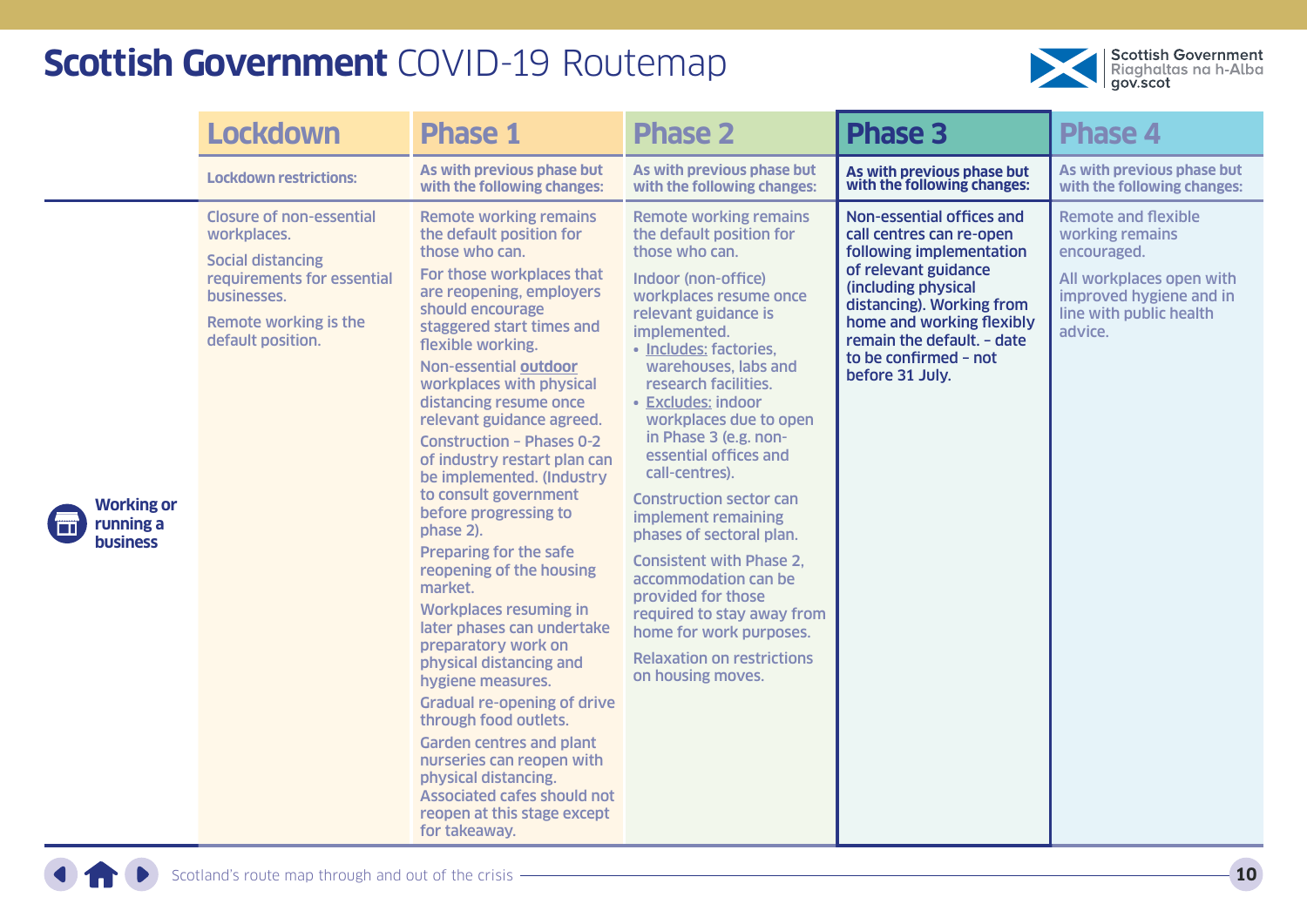

|                                                                                         | <b>Lockdown</b>                                                                                                                                                                                                                                                     | <b>Phase 1</b>                                                                                                                                                                                                                                                                                                       | <b>Phase 2</b>                                                                                                                                                                                                                                                                                                                                                                                                   | <b>Phase 3</b>                                                                                                                                                                                                                                                                                                                                                                                                                                    | <b>Phase 4</b>                                                                                       |
|-----------------------------------------------------------------------------------------|---------------------------------------------------------------------------------------------------------------------------------------------------------------------------------------------------------------------------------------------------------------------|----------------------------------------------------------------------------------------------------------------------------------------------------------------------------------------------------------------------------------------------------------------------------------------------------------------------|------------------------------------------------------------------------------------------------------------------------------------------------------------------------------------------------------------------------------------------------------------------------------------------------------------------------------------------------------------------------------------------------------------------|---------------------------------------------------------------------------------------------------------------------------------------------------------------------------------------------------------------------------------------------------------------------------------------------------------------------------------------------------------------------------------------------------------------------------------------------------|------------------------------------------------------------------------------------------------------|
|                                                                                         | <b>Lockdown restrictions:</b>                                                                                                                                                                                                                                       | As with previous phase but<br>with the following changes:                                                                                                                                                                                                                                                            | As with previous phase but<br>with the following changes:                                                                                                                                                                                                                                                                                                                                                        | As with previous phase but<br>with the following changes:                                                                                                                                                                                                                                                                                                                                                                                         | As with previous phase but<br>with the following changes:                                            |
| Shopping,<br>eating and<br>$\overline{\overline{\mathbb{H}\mathbb{H}}}$<br>drinking out | Shopping for necessities,<br>with distancing measures.<br><b>Closure of non-essential</b><br>retail, libraries and some<br>indoor public spaces.<br><b>Closure and restriction</b><br>of businesses selling food<br>or drink.<br><b>Closure of outdoor markets.</b> | <b>Gradual re-opening of drive</b><br>through food outlets.<br><b>Garden centres and plant</b><br>nurseries can reopen<br>with physical distancing.<br><b>Associated cafes should</b><br>not reopen at this stage<br>except for takeaway.                                                                            | <b>Street-access retail can</b><br>re-open once guidance<br>is implemented. Interiors<br>of shopping centres / malls<br>remain closed for non-<br>essential shops until<br>Phase 3.<br><b>Outdoor markets can</b><br>re-open once guidance<br>is implemented.<br>We will review the<br>scientific evidence on how<br>pubs and restaurants can<br>open outdoor spaces safely<br>with a review point on<br>2 July. | Non-essential shops inside<br>shopping centres can<br>re-open (following<br>guidance and with physical<br>distancing) - 13 July.<br><b>Indoor hospitality (subject</b><br>to physical distancing rules<br>and guidance) - 15 July.<br><b>Hairdressers and barbers</b><br>- with enhanced hygiene<br>measures - 15 July.<br>Other personal retail<br>services such as<br>beauticians and tailors -<br>with enhanced hygiene<br>measures - 22 July. | All open with improved<br>public health advice.<br>Shop local still encouraged.                      |
| <b>Sport, culture</b><br>and leisure<br><b>activities</b>                               | Daily (unlimited) exercise.<br><b>Closure of entertainment</b><br>premises and leisure<br>facilities.<br><b>Closure of playgrounds.</b><br><b>Closure of holiday</b><br>accommodation.                                                                              | <b>Consistent with the rules</b><br>and guidance that are<br>applicable to any activity<br>in this phase:<br><b>Unrestricted outdoors</b><br>exercise adhering to<br>distancing measures.<br>Non-contact, outdoor<br>activities in your local<br>areas e.g. golf, hiking,<br>canoeing, outdoor<br>swimming, angling. | <b>Outdoor sports courts can</b><br>re-open.<br>Playgrounds can re-open.<br><b>Professional sport can</b><br>resume - with public health<br>restrictions remaining in<br>place.<br>Zoos and garden<br>attractions can open for<br>local access only (broadly<br>within five miles) in this<br>phase.                                                                                                             | <b>Organised outdoor contact</b><br>sports, play and physical<br>activity can resume for<br>children and young people<br>under 18 (subject to<br>guidance) - 13 July.<br>Museums, galleries,<br>monuments, libraries,<br>various other visitor<br>attractions, cinemas<br>(including drive-ins and<br>venues screening films) -<br>with physical distancing<br>and other measures (e.g.<br>ticketing in advance) -<br>15 July.                    | <b>Further relaxation of</b><br>restrictions on live events<br>in line with public health<br>advice. |

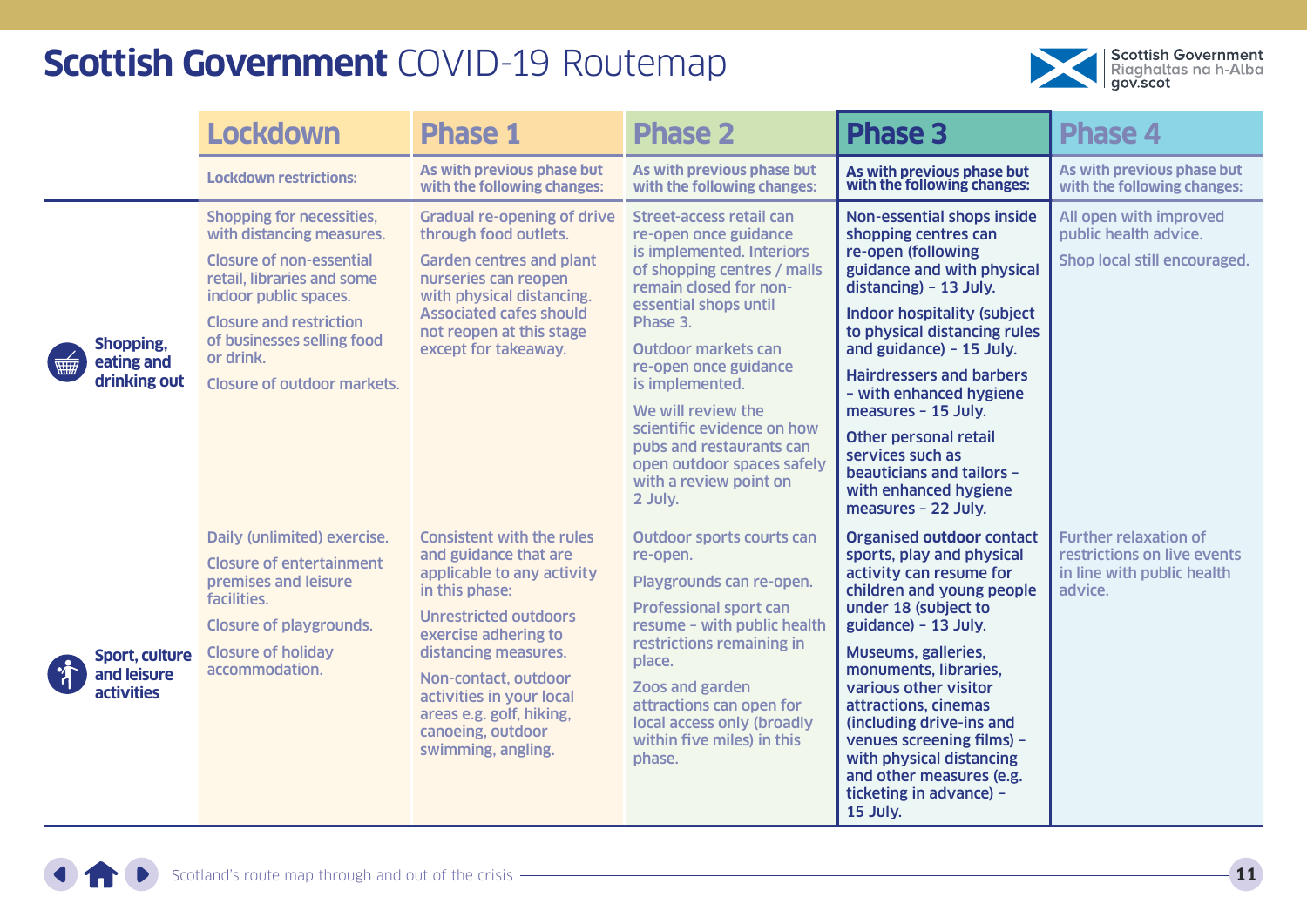

|                                                    | <b>Lockdown</b>               | <b>Phase 1</b>                                            | <b>Phase 2</b>                                            | <b>Phase 3</b>                                                                                                                                                                                                                                      | <b>Phase 4</b>                                            |
|----------------------------------------------------|-------------------------------|-----------------------------------------------------------|-----------------------------------------------------------|-----------------------------------------------------------------------------------------------------------------------------------------------------------------------------------------------------------------------------------------------------|-----------------------------------------------------------|
|                                                    | <b>Lockdown restrictions:</b> | As with previous phase but<br>with the following changes: | As with previous phase but<br>with the following changes: | As with previous phase but<br>with the following changes:                                                                                                                                                                                           | As with previous phase but<br>with the following changes: |
|                                                    |                               |                                                           |                                                           | All holiday accommodation<br>permitted (following<br>relevant guidance) -<br>15 July.                                                                                                                                                               |                                                           |
|                                                    |                               |                                                           |                                                           | Live events (outdoors) -<br>with physical distancing<br>and restricted numbers.<br>Date TBC - not before<br>31 July - Note: this broad<br>category is under review to<br>determine which types of<br>events are safe to resume<br>slightly earlier. |                                                           |
| Sport, culture<br>and leisure<br><b>activities</b> |                               |                                                           |                                                           | Live events (indoors) - with<br>physical distancing and<br>restricted numbers. Date<br>TBC - not before 31 July.                                                                                                                                    |                                                           |
| continued                                          |                               |                                                           |                                                           | Other indoor live-<br>entertainment venues (e.g.<br>theatres, music venues.)                                                                                                                                                                        |                                                           |
|                                                    |                               |                                                           |                                                           | <b>Bingo Halls (with physical</b><br>distancing) - date TBC - not<br>before 31 July.                                                                                                                                                                |                                                           |
|                                                    |                               |                                                           |                                                           | Indoor gyms - (with<br>physical distancing and<br>enhanced hygiene<br>measures) TBC - not before<br>31 July.                                                                                                                                        |                                                           |
|                                                    |                               |                                                           |                                                           | <b>Resumption of non-</b><br>professional adult outdoor<br>contact sports - date to be<br>confirmed.                                                                                                                                                |                                                           |

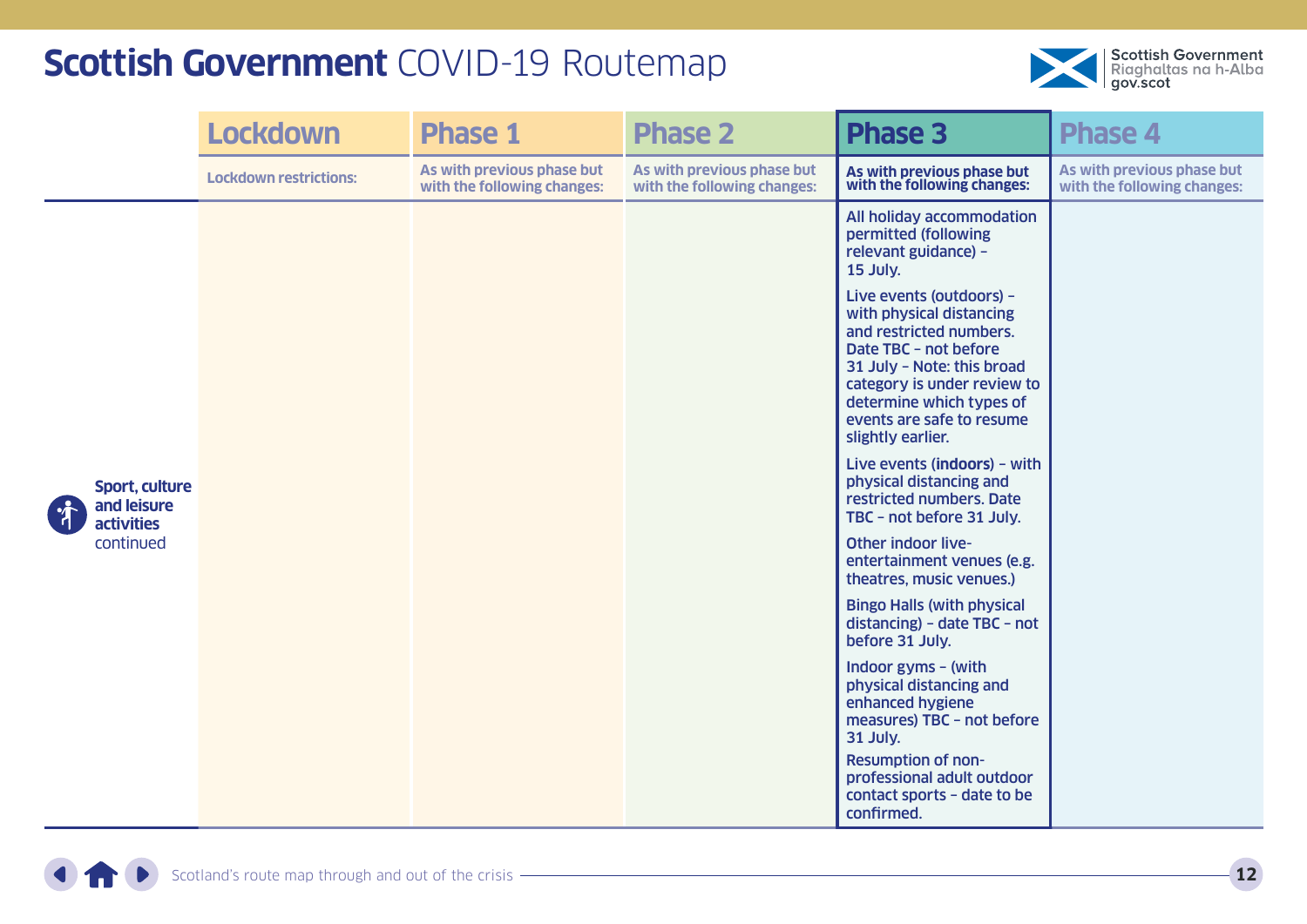

|                                                   | <b>Lockdown</b>                                                                                                                                                                  | <b>Phase 1</b>                                                                                                                                                                                                                                                                                                                                                                                                                                                                                                                                                                                                                                                                     | <b>Phase 2</b>                                                                                                                                                                                                                                                                                                                                                             | <b>Phase 3</b>                                                                                                                                                                                                   | <b>Phase 4</b>                                                                                                                                                                                                    |
|---------------------------------------------------|----------------------------------------------------------------------------------------------------------------------------------------------------------------------------------|------------------------------------------------------------------------------------------------------------------------------------------------------------------------------------------------------------------------------------------------------------------------------------------------------------------------------------------------------------------------------------------------------------------------------------------------------------------------------------------------------------------------------------------------------------------------------------------------------------------------------------------------------------------------------------|----------------------------------------------------------------------------------------------------------------------------------------------------------------------------------------------------------------------------------------------------------------------------------------------------------------------------------------------------------------------------|------------------------------------------------------------------------------------------------------------------------------------------------------------------------------------------------------------------|-------------------------------------------------------------------------------------------------------------------------------------------------------------------------------------------------------------------|
|                                                   | <b>Lockdown restrictions:</b>                                                                                                                                                    | As with previous phase but<br>with the following changes:                                                                                                                                                                                                                                                                                                                                                                                                                                                                                                                                                                                                                          | As with previous phase but<br>with the following changes:                                                                                                                                                                                                                                                                                                                  | As with previous phase but<br>with the following changes:                                                                                                                                                        | As with previous phase but<br>with the following changes:                                                                                                                                                         |
| <b>Community</b><br>and public<br><b>services</b> | <b>Limited number of courts</b><br>open and business limited.<br>Other services restricted<br>where necessary in line<br>with public health advice.<br>All jury business halted. | <b>Gradual resumption of key</b><br>support services at the<br>community level with<br>physical distancing and<br>hygiene measures.<br><b>Restarting face to face</b><br><b>Children's Hearings with</b><br>physical distancing.<br><b>Greater direct contact for</b><br>social work and support<br>services with at risk groups<br>and families with physical<br>distancing and hygiene<br>measures.<br><b>Access to respite/day care</b><br>to support unpaid carers<br>and for families with a<br>disabled family member.<br><b>Household Waste Recycling</b><br>Centres open.<br>Re-opening of court and<br>tribunal buildings, with<br>limited business and public<br>access. | <b>Public services will</b><br>continue to resume and<br>scale-up during Phase 2,<br>continuing those set out in<br>Phase 1.<br>In addition to the services<br>set out elsewhere in this<br>phase, resuming activity<br>includes services such as<br>visiting support to Housing<br><b>First Tenants and the</b><br>resumption of area-based<br>energy efficiency schemes. | <b>Further resumption and</b><br>scaling up of public services<br>and justice system<br>processes and services.<br>Face to face youth work<br>can resume outdoors<br>(following relevant<br>guidance) - 13 July. | <b>Public services operating</b><br>fully, in line with public<br>health advice, with<br>modifications and changes<br>to service design, including<br>increasing use of digital<br>services where<br>appropriate. |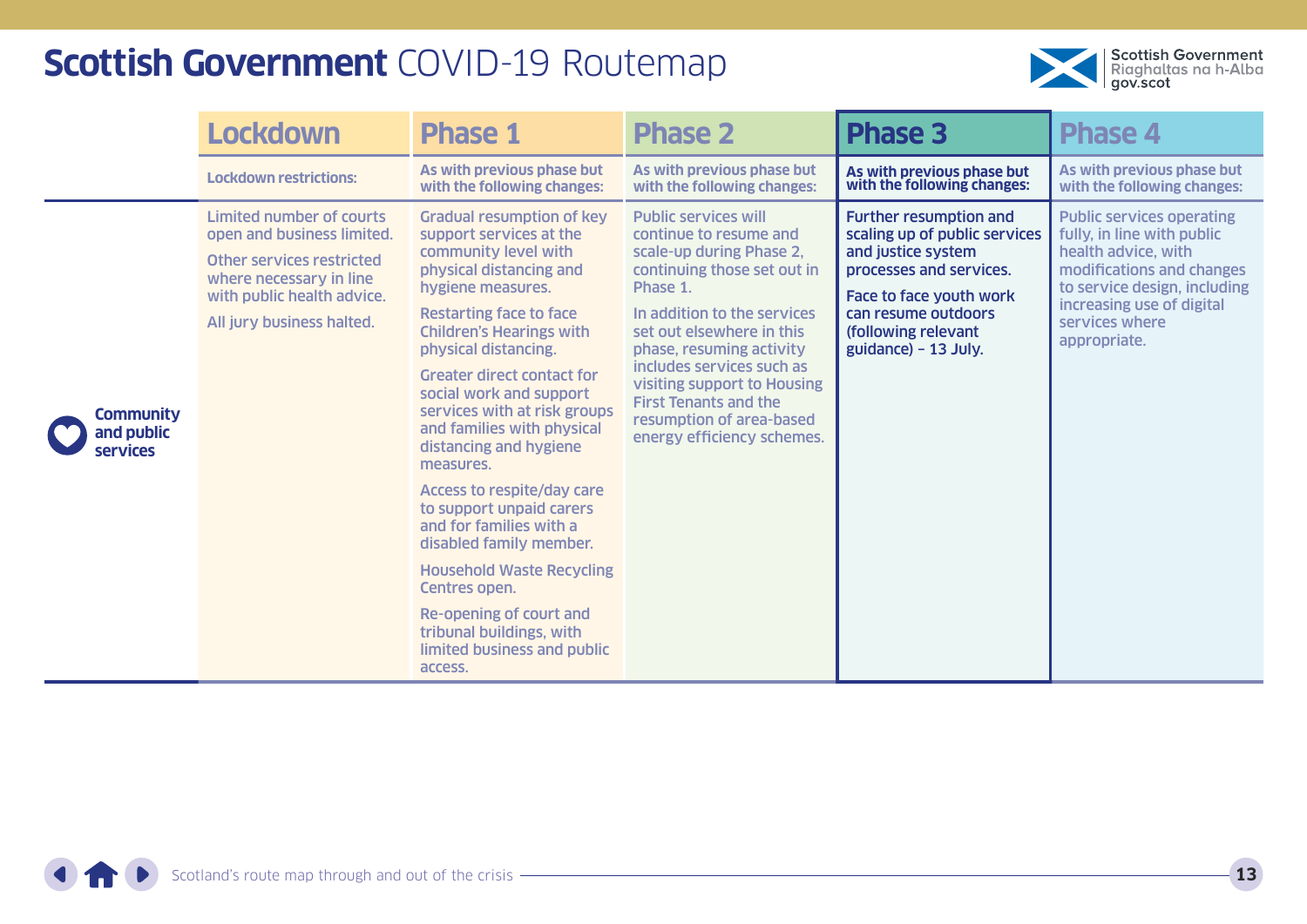

|                                    | <b>Lockdown</b>                                                                                                                                                                                                                                                                                                                                                                                                                                                                     | <b>Phase 1</b>                                                                                                                                                                                                                                                                                                                                                                                                                                                                                                 | <b>Phase 2</b>                                                                                                                                                                                                                                                                                                                                                                                                                      | <b>Phase 3</b>                                                                                                                                                                                                                                                                                                                                                | <b>Phase 4</b>                                                                                                                                           |
|------------------------------------|-------------------------------------------------------------------------------------------------------------------------------------------------------------------------------------------------------------------------------------------------------------------------------------------------------------------------------------------------------------------------------------------------------------------------------------------------------------------------------------|----------------------------------------------------------------------------------------------------------------------------------------------------------------------------------------------------------------------------------------------------------------------------------------------------------------------------------------------------------------------------------------------------------------------------------------------------------------------------------------------------------------|-------------------------------------------------------------------------------------------------------------------------------------------------------------------------------------------------------------------------------------------------------------------------------------------------------------------------------------------------------------------------------------------------------------------------------------|---------------------------------------------------------------------------------------------------------------------------------------------------------------------------------------------------------------------------------------------------------------------------------------------------------------------------------------------------------------|----------------------------------------------------------------------------------------------------------------------------------------------------------|
|                                    | <b>Lockdown restrictions:</b>                                                                                                                                                                                                                                                                                                                                                                                                                                                       | As with previous phase but<br>with the following changes:                                                                                                                                                                                                                                                                                                                                                                                                                                                      | As with previous phase but<br>with the following changes:                                                                                                                                                                                                                                                                                                                                                                           | As with previous phase but<br>with the following changes:                                                                                                                                                                                                                                                                                                     | As with previous phase but<br>with the following changes:                                                                                                |
| <b>Gatherings</b><br>and occasions | No public gatherings of<br>more than two people.<br>No mass gatherings.<br><b>Funerals take place</b><br>with limited number<br>of attendees.                                                                                                                                                                                                                                                                                                                                       | No public gatherings<br>permitted except for<br>meetings of two<br>households, outdoors and<br>with physical distancing.                                                                                                                                                                                                                                                                                                                                                                                       | <b>Registration offices open</b><br>for high priority tasks.<br>Places of worship can<br>re-open for individual<br>prayer or contemplation.<br><b>Marriages &amp; civil</b><br>partnerships allowed with<br>minimal attendees -<br>outdoors only.                                                                                                                                                                                   | Places of worship can<br>re-open for congregational<br>services, communal prayer<br>and contemplation with<br>physical distancing and<br>limited numbers - 15 July.<br><b>Easing of restrictions on</b><br>attendance at funerals.<br>marriage ceremonies, civil<br>partnership registrations,<br>with physical distancing<br>(limited numbers) -<br>15 July. | Mass gatherings resume in<br>line with public health<br>advice.<br>All ceremonies can take<br>place, with improved<br>hygiene and other<br>precautions.  |
| <b>Health and</b><br>social care   | All non-urgent care health<br>care services stopped and<br>capacity focused on<br><b>COVID-19 response:</b><br><b>COVID hubs and</b><br>assessment centres.<br><b>Urgent care including</b><br>dental and the creation<br>of ICU capacity.<br>Joint working to reduce<br>delayed discharges by over<br>60% and prioritising "home<br>first" and prioritisation of<br>safety and wellbeing of care<br>home residents and staff.<br><b>Urgent and cancer care still</b><br>available. | <b>Beginning to safely restart</b><br><b>NHS services, covering</b><br>primary, and community<br>services including mental<br>health.<br><b>Phased resumption of</b><br>some GP services<br>supported by an increase<br>in digital consultations.<br><b>Roll out the NHS Pharmacy</b><br><b>First Scotland service in</b><br>community pharmacies.<br>Increase care offered at<br>emergency dental hubs as<br>practices prepare to open.<br>Restart, where possible,<br>urgent electives previously<br>paused. | <b>Increasing health care</b><br>provision for pent-up<br>demand, urgent referrals<br>and triage of routine<br>services.<br><b>Reintroducing some chronic</b><br>disease management.<br><b>Continue phased</b><br>resumption of any<br>suspended or postponed<br>GP services supported by<br>digital consultation.<br><b>Continued GP support for</b><br>shielded patients, including<br>home visits where clinically<br>necessary. | <b>Health and social care</b><br>services continue to scale<br>up safely in line with the<br><b>NHS Mobilisation plan.</b><br>(See accompanying text<br>for details.)                                                                                                                                                                                         | <b>Health and social care</b><br>services will continue to<br>scale up with greater use<br>of technology to provide<br>improved services to<br>citizens. |

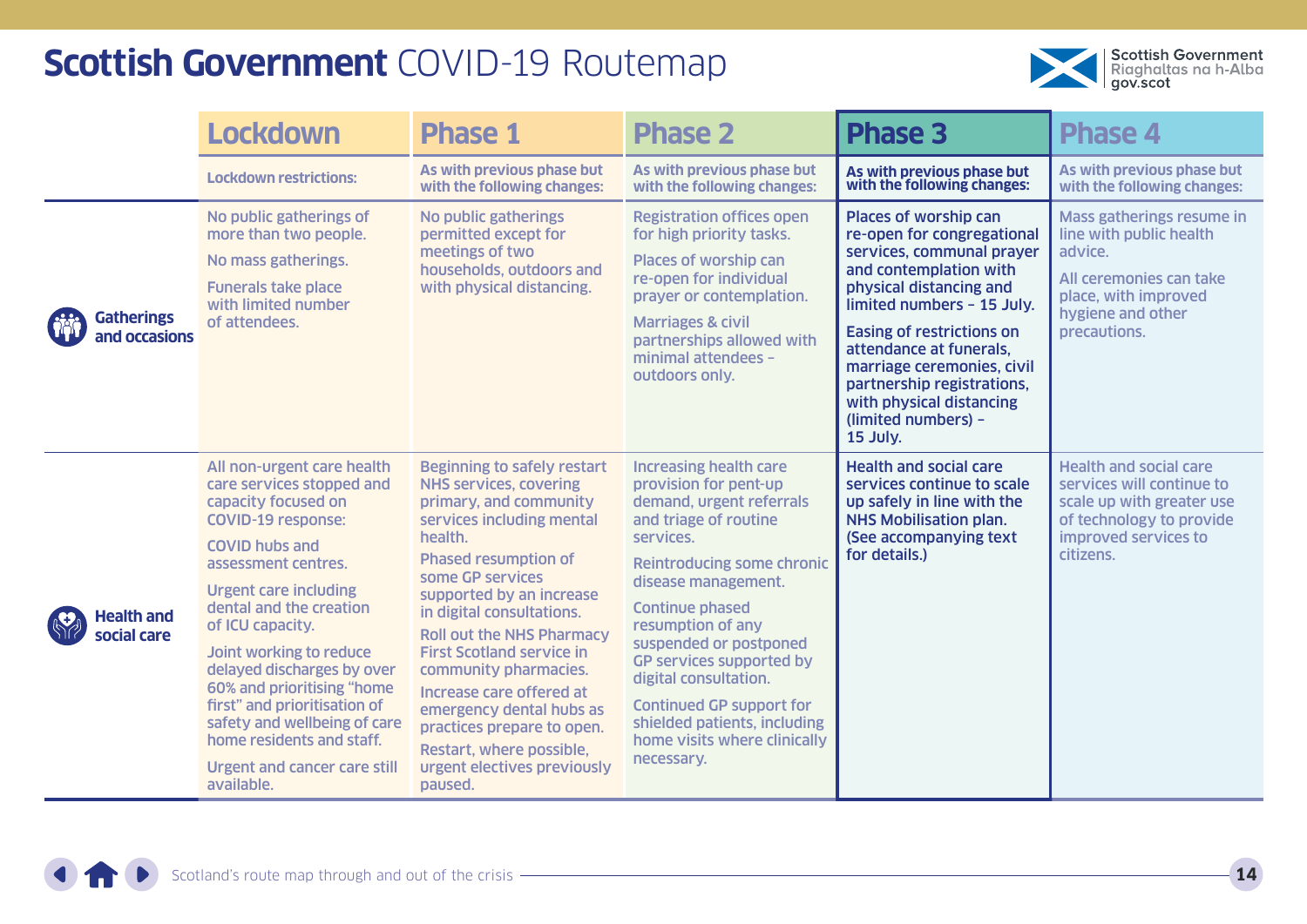

|                                               | <b>Lockdown</b>               | <b>Phase 1</b>                                                                                                                                                                                                                                                                                                  | <b>Phase 2</b>                                                                                                                                                                                                                                                                                                                                                                                                                                                                                                                                                                                                                                         | <b>Phase 3</b>                                            | <b>Phase 4</b>                                            |
|-----------------------------------------------|-------------------------------|-----------------------------------------------------------------------------------------------------------------------------------------------------------------------------------------------------------------------------------------------------------------------------------------------------------------|--------------------------------------------------------------------------------------------------------------------------------------------------------------------------------------------------------------------------------------------------------------------------------------------------------------------------------------------------------------------------------------------------------------------------------------------------------------------------------------------------------------------------------------------------------------------------------------------------------------------------------------------------------|-----------------------------------------------------------|-----------------------------------------------------------|
|                                               | <b>Lockdown restrictions:</b> | As with previous phase but<br>with the following changes:                                                                                                                                                                                                                                                       | As with previous phase but<br>with the following changes:                                                                                                                                                                                                                                                                                                                                                                                                                                                                                                                                                                                              | As with previous phase but<br>with the following changes: | As with previous phase but<br>with the following changes: |
| <b>Health and</b><br>social care<br>continued |                               | <b>Resumption of NHS IVF</b><br>treatment has now been<br>approved and we are<br>working with the four<br>centres to resume services<br>quickly and safely.<br>Increase provision of<br>emergency eyecare in the<br>community.<br>We will consider the<br>introduction of designated<br>visitors to care homes. | Dental practices can<br>re-open to see patients<br>with urgent care needs.<br><b>Priority referrals to</b><br>secondary care begin.<br>Continue to plan with<br><b>COSLA and Scottish Care</b><br>and other partners to<br>support and, where needed,<br>review of social care and<br>care home services.<br><b>Phased resumption of</b><br>some screening services.<br><b>Community optometry</b><br>practices re-open for<br>face-to-face emergency<br>and essential eye care.<br><b>Consideration to be given</b><br>to a phased resumption of<br>visiting care homes starting<br>with outdoor visiting<br>where it is clinically safe to<br>do so. |                                                           |                                                           |

Notes: Please refer to the Phase 3 table for specific dates at which Phase 3 changes occur. Some changes do not yet have a confirmed date. Please refer to guidance for more specific details on each change.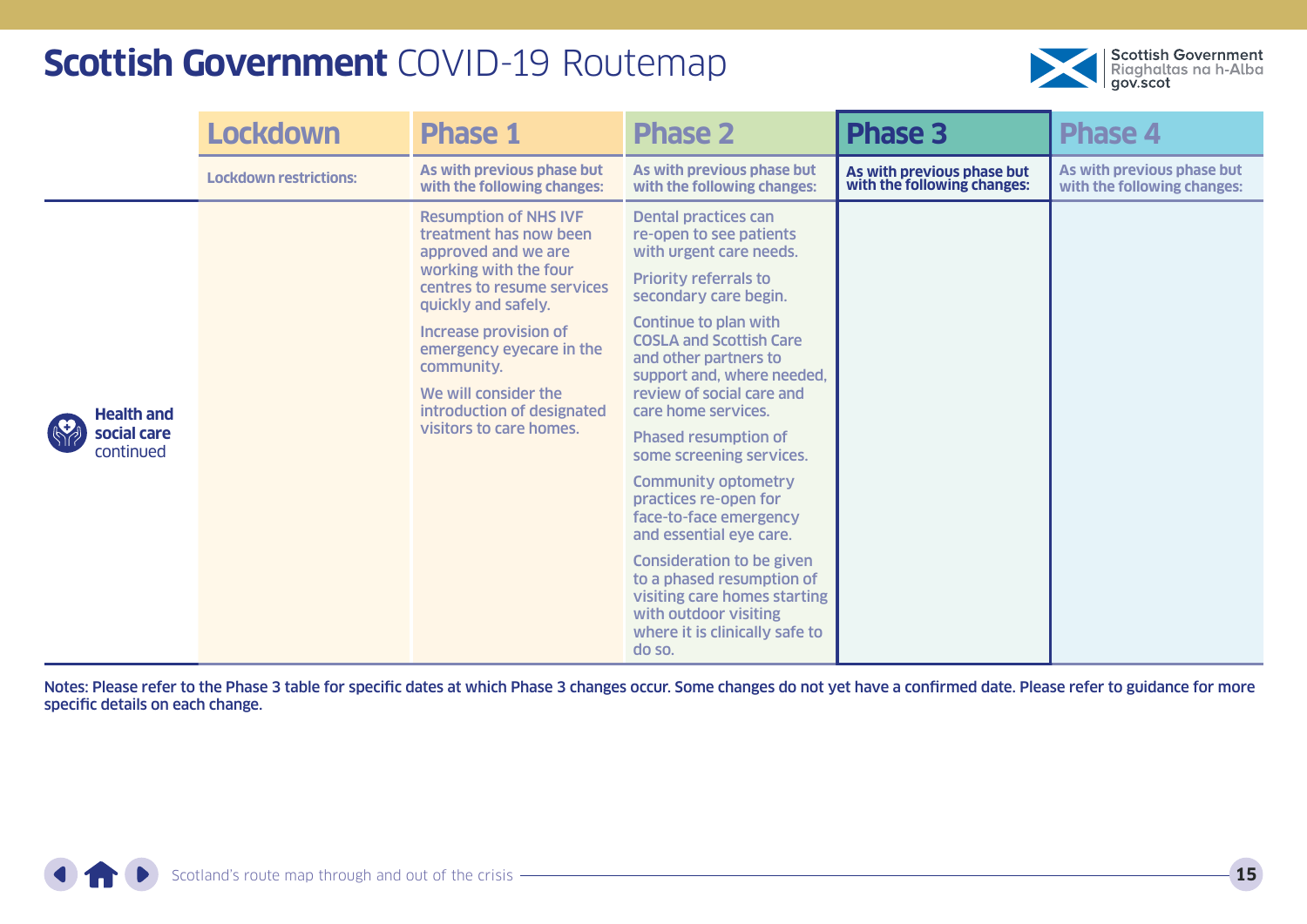### Outline the key dates

- <span id="page-15-0"></span>[Introduction](#page-1-0)
- **••** [Route map](#page-5-0)
- •• Outline the key dates

#### **With effect from Friday 10 July**

- Mandatory face coverings in shops and other retail
- **Outdoors** a household can meet up to 4 other households at a time – up to 15 people in total
- **Indoors** a household can meet up to 2 other households at a time – up to 8 people in total. This includes overnight stays
- A household can meet up to 4 other households per day in total (this is in total – meetings indoors and/or outdoors)
- The limit on the number of other households you can meet per day (indoors or outdoors) doesn't apply to young people who are younger than 18.
- Children aged 11 or under no longer need to physically distance indoors. Young people aged 12-17 must continue to physically distance
- Extended Households: Non cohabiting partners (and any children under 18 in their households) can form an extended household without physical distancing

#### **With effect from Monday 13 July**

- Organised outdoor contact sports, play and physical activity, can resume for children and young people under 18 (subject to guidance)
- All dental practices begin to see registered patients for non-aerosol routine care. Work will begin to return aerosol generating procedures to practice safely
- Non-essential shops inside shopping centres can re-open (following guidance and with physical distancing)
- Face-to-face youth work can resume outdoors (following relevant guidance)

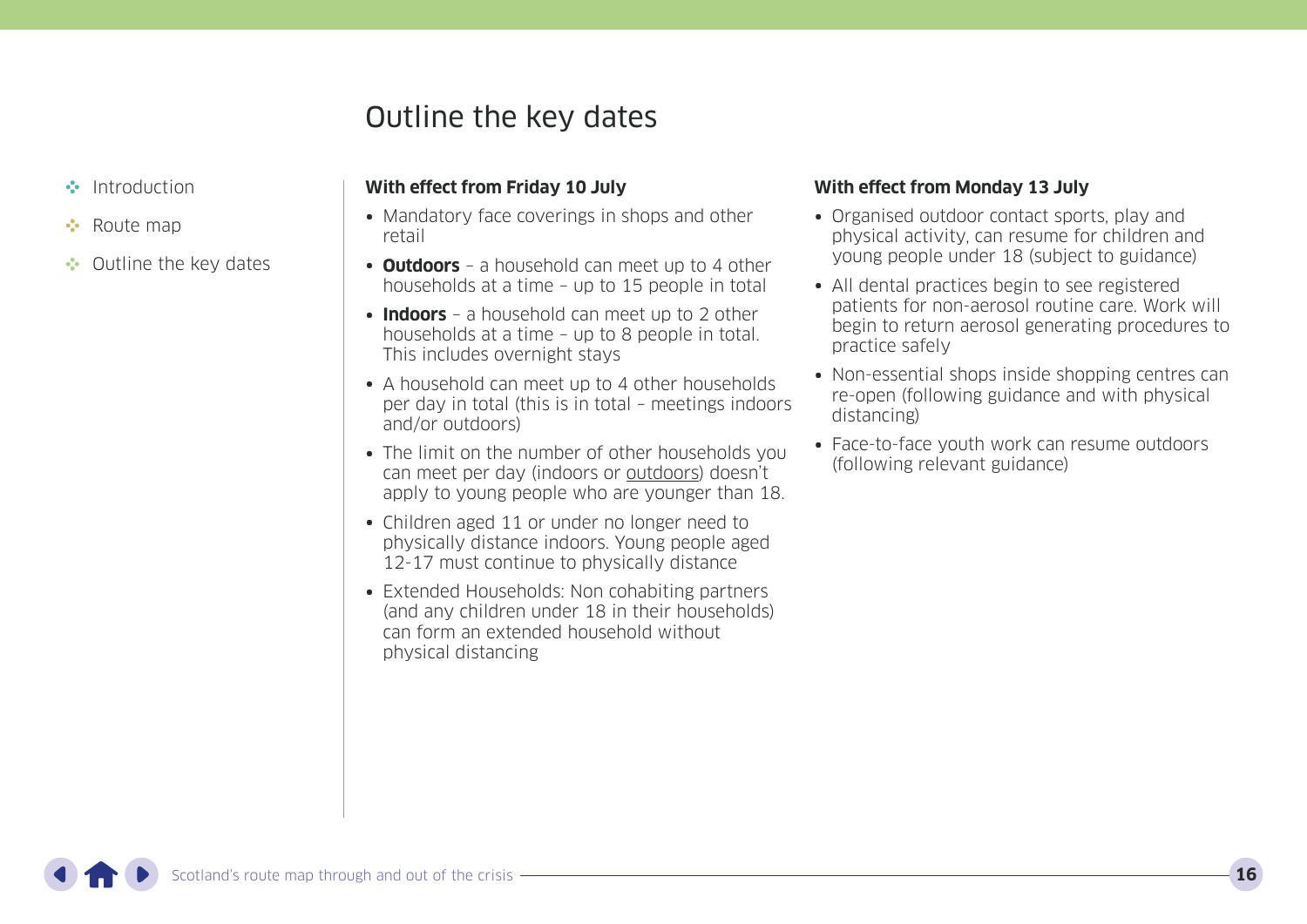- [Introduction](#page-1-0)
- **••** [Route map](#page-5-0)
- •• [Outline the key dates](#page-15-0)

#### **With effect from Wednesday 15 July**

- Places of worship can re-open for congregational services, communal prayer and contemplation with physical distancing and limited numbers
- All holiday accommodation permitted (following relevant guidance)
- Indoor hospitality (subject to physical distancing rules and public health advice).
- Hairdressers and barbers with enhanced hygiene measures
- Museums, galleries, monuments, libraries, various other visitor attractions, cinemas (including drive-ins and venues screening films) – with physical distancing and other measures (e.g. ticketing in advance)
- All childcare providers can open subject to individual provider arrangements
- Easing of restrictions on attendance at funerals. marriage ceremonies and civil partnerships registrations, with physical distancing (limited numbers). Associated receptions are subject to restrictions on hospitality and household meetings

#### **With effect from Wednesday 22 July**

- Motorcycle instruction and theory/hazard tests can resume. Tractor tests can also resume
- Universities and colleges phased return to on campus learning as part of a blended model with remote teaching. Public health measures (including physical distancing) in place
- Other personal retail services such as beauticians and tailors can re-open– with enhanced hygiene measures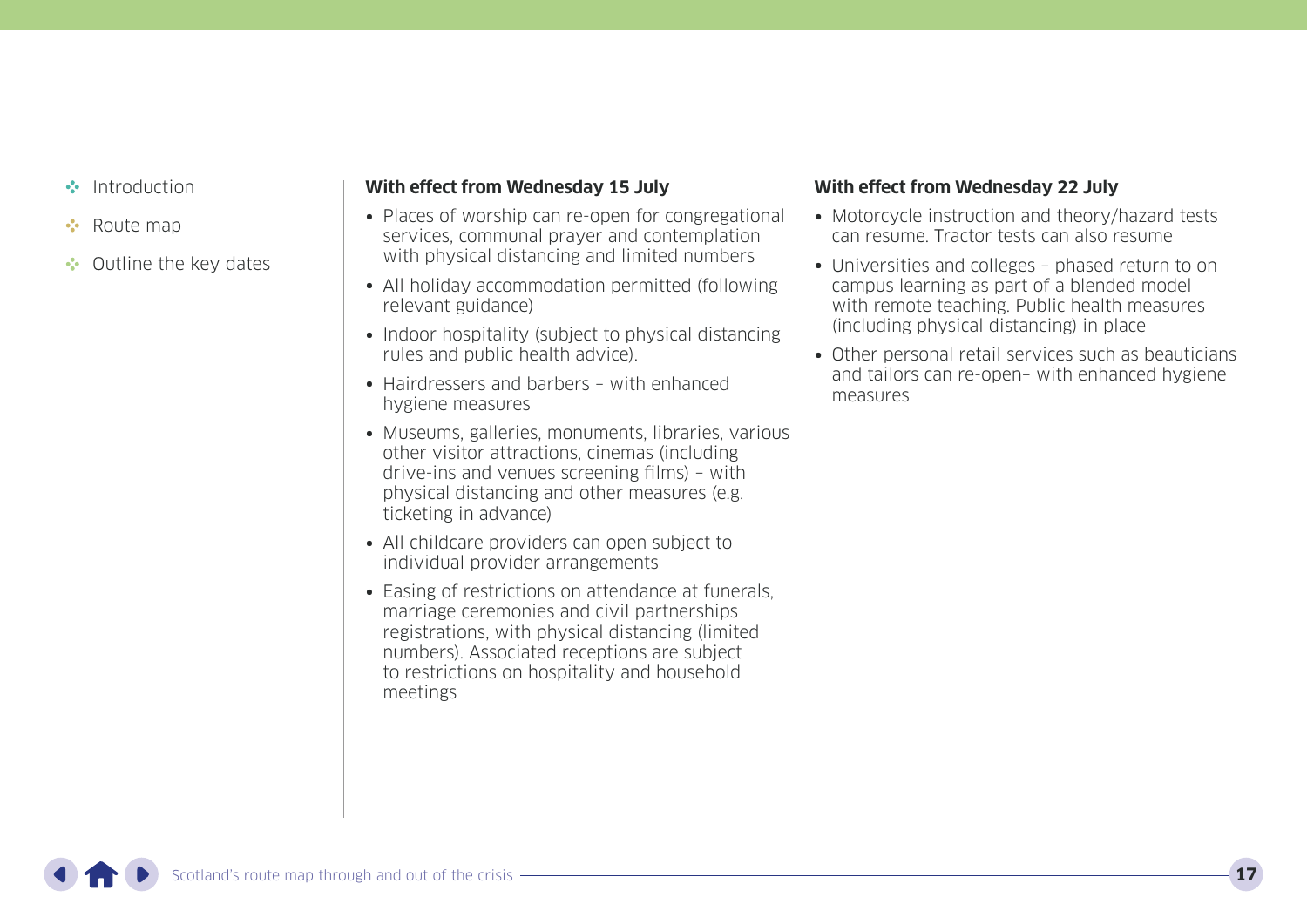- [Introduction](#page-1-0)
- **[Route map](#page-5-0)**
- •• [Outline the key dates](#page-15-0)

#### **Not before 31 July**

- Non-essential offices and call centres can re-open following implementation of relevant guidance (including on physical distancing). Working from home and working flexibly remain the default
- Live events (outdoors) with physical distancing and restricted numbers. Note: this broad category is under review to determine which types of events are safe to resume slightly earlier
- Live events (indoors) with physical distancing and restricted numbers
- Bingo halls (with physical distancing)
- Other indoor live-entertainment venues (e.g. theatres, music venues)
- Indoor gyms (with physical distancing and enhanced hygiene measures)
- Outdoor contact sports (organised for adults and informal for all ages)
- Driving lessons can resume

### **Scaling up of public services**

During Phase 3, a range of public services will continue to safely re-open and expand. These include the resumption of face-to-face youth work from 13 July (with physical distancing and following relevant guidance).

Public transport continues to scale up to full services, as it moves to a 1 metre physical distancing model once appropriate mitigations are in place, during this phase but will have reduced capacity.

From 11 August: Children to be able to return to school full time (conditional upon ongoing scientific and health advice). The blended model of schooling remains a contingency plan.

#### **Scaling-up health and social care across Phase 3**

In line with the NHS remobilisation plan there will be a further expansion of screening services.

Care homes that have been COVID-free throughout the outbreak, or where there have been 28 days since a resident displayed any COVID symptoms, can move to stage 3 of the visiting and communal activity pathway. This allows multiple outdoor visitors, one designated indoor visitor and limited communal living experience to be restarted from 24 July.

GP practices will continue to expand offered services according to local mobilisation plans.

All dental practices may begin to see registered patients for non-aerosol routine care. Urgent care centres will continue to provide aerosol generating procedures. We have commissioned an expert review into the safe introduction of aerosol generating procedures.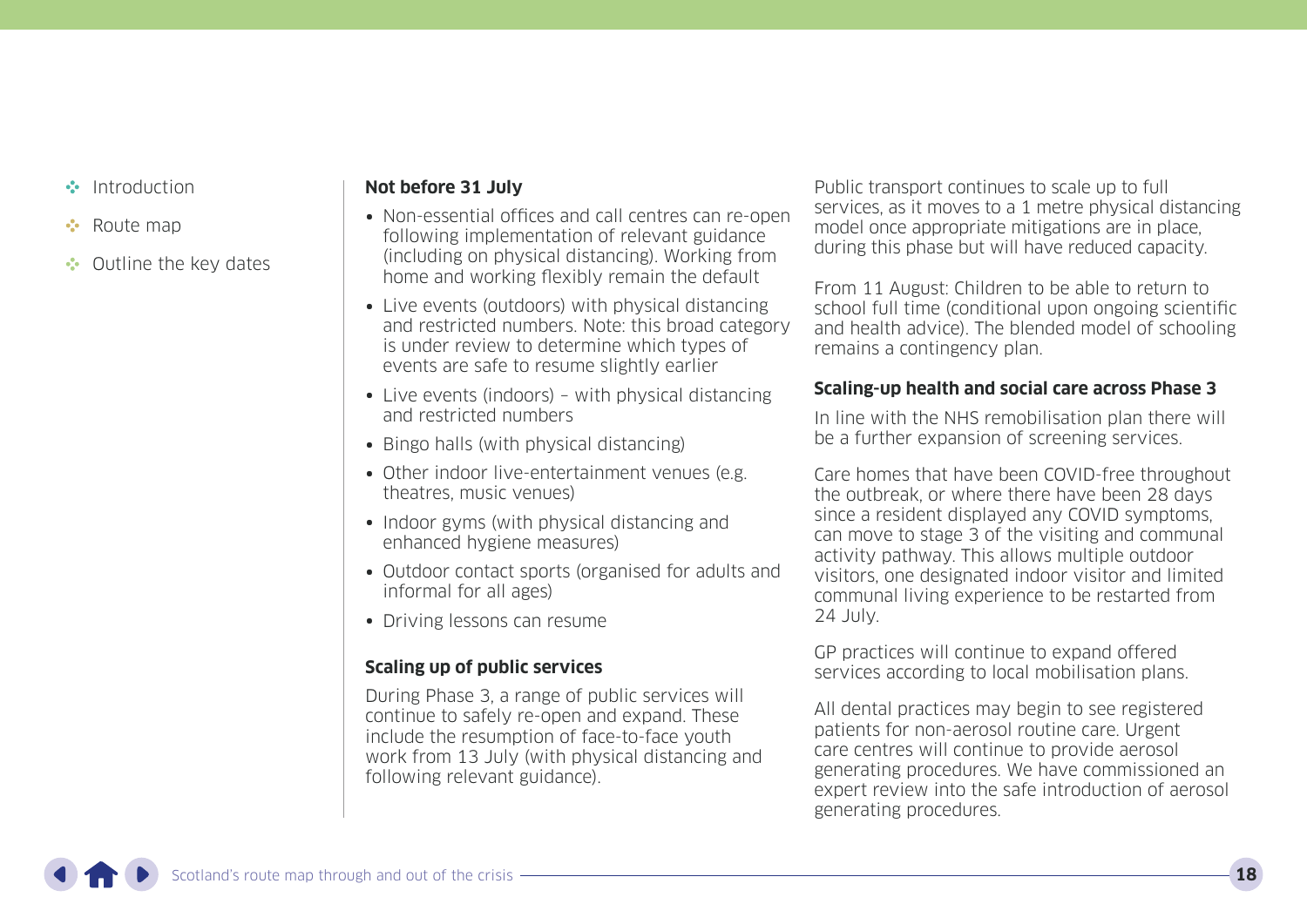- [Introduction](#page-1-0)
- **[Route map](#page-5-0)**
- •• [Outline the key dates](#page-15-0)

Increasing capacity within community optometry practices for emergency and essential eye care.

From 13 July patients will be able to choose an accompanying person to attend appointments with them.

From 13 July, women may identify one designated visitor to accompany them to scans/antenatal/ postnatal appointments. In addition to the birth partner, women who choose to can have one additional person attending the birth. Women can have their birth partner and one designated visitor visit in antenatal and postnatal wards.

The full range of birth options will be available across Health Boards, including home birth, from 31 July.

The full national routine schedule of antenatal care and postnatal care with face to face appointments in home or clinical setting is to resume from 31 July, subject to appropriate physical distancing and hygiene measures in waiting areas.

The upscaling of use of digital technology and home monitoring to supplement routine care in maternity and neonatal services will continue.

Antenatal and postnatal Group Sessions to be resumed, virtually or face to face, subject to appropriate physical distancing and hygiene

measures from 31 July.

Physiotherapy and Podiatry services have continued to provide essential care throughout, utilising telephone, Near Me and in-person where required. Non-urgent care may now also be provided and both services will continue to remobilise according to local plans, including in person care if necessary, following public health guidance and with additional protective measures in place.

District Nursing services have continued to provide essential care throughout, and services will continue to expand according to local mobilisation plans Health Boards will continue to remobilise pain support services taking into account clinical guidance and local circumstances, in line with the national approach set out in the Scottish Government's Remobilise, Recover and Re-design Framework.

#### **Measuring the impact of changes**

The [Equality and Fairer Scotland Impact Assessment](https://www.gov.scot/publications/equality-fairer-scotland-impact-assessment-evidence-gathered-scotlands-route-map-through-out-crisis/) [\(EQFSIA\)](https://www.gov.scot/publications/equality-fairer-scotland-impact-assessment-evidence-gathered-scotlands-route-map-through-out-crisis/) covering the Route Map is published and will be updated as we progress through the remaining Phases. We will publish other relevant impact assessments in due course.